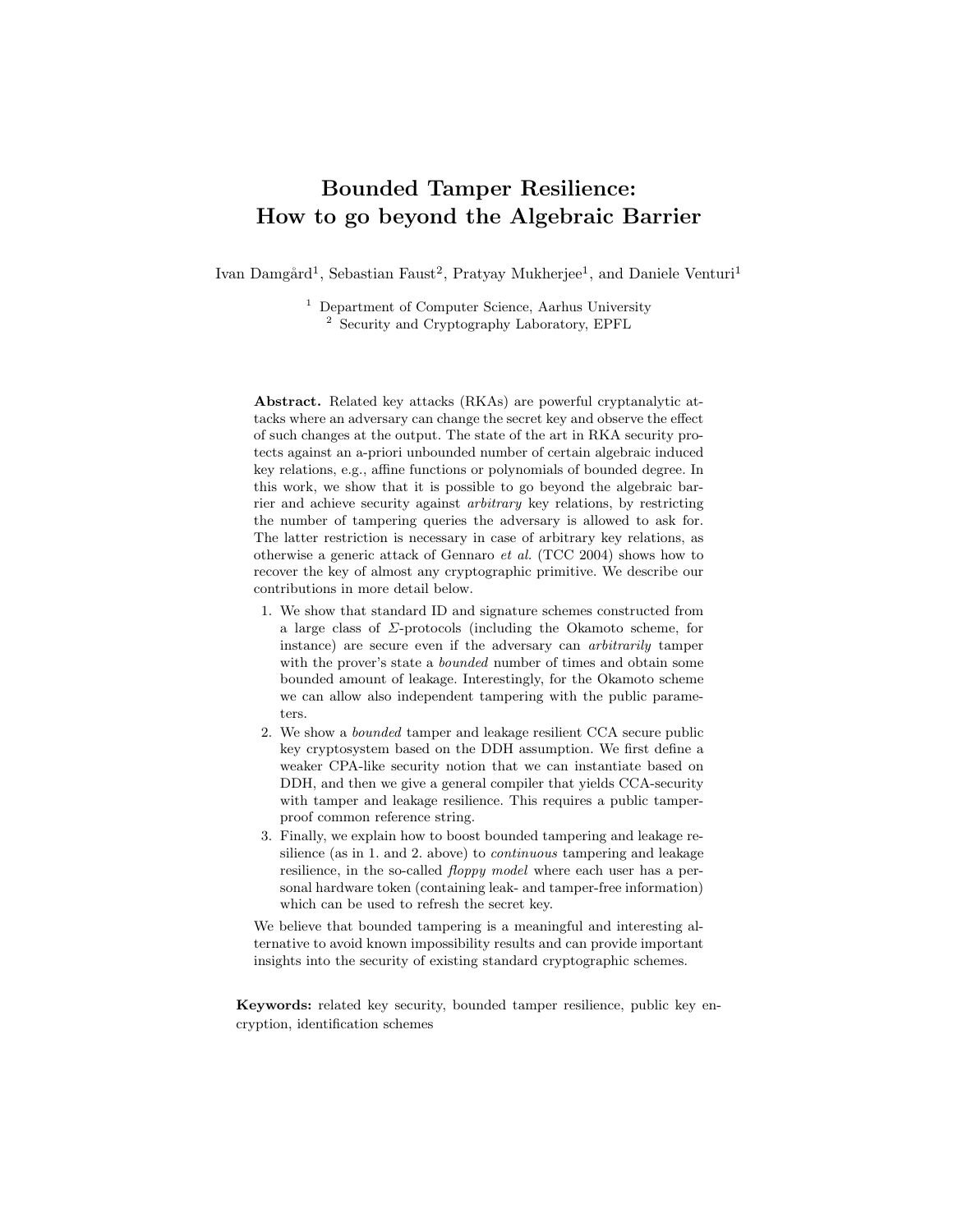# 1 Introduction

Related key attacks (RKAs) are powerful cryptanalytic attacks against a cryptographic implementation that allow an adversary to change the key, and subsequently observe the effect of such modification on the output. In practice, such attacks can be carried out, e.g., by heating up the device or altering the internal power supply or clock [4,11], and may have severe consequences for the security of a cryptographic implementation. To illustrate such key tampering, consider a digital signature scheme Sign with public/secret key pair  $(pk, sk)$ . The tampering adversary obtains pk and can replace sk with  $T(s_k)$  where T is some arbitrary tampering function. Then, the adversary gets access to an oracle  $\text{Sign}(T(sk), \cdot)$ , i.e., to a signing oracle running with the tampered key  $T(sk)$ . As usual the adversary wins the game by outputting a valid forgery with respect to the original public key  $pk$ . Notice that  $T$  may be the identity function, in which case we get the standard security notion of digital signature schemes.

Bellare and Kohno [8] pioneered the formal security analysis of cryptographic schemes in the presence of related key attacks. In their setting an adversary tampers *continuously* with the key by applying functions  $T$  chosen from a set of *admissible* tampering functions  $\mathcal{T}$ . In the signature example from above, each signing query for message  $m$  would be accompanied with a tampering function  $T \in \mathcal{T}$  and the adversary obtains  $\text{Sign}(T(sk), m)$ . Clearly, a result in the RKA setting is stronger if the class of admissible functions  $\mathcal T$  is larger, and hence several recent works have focussed on further broadening  $\mathcal T$ . The current state of the art (see discussion in Section 1.2) considers certain algebraic relations of the key, e.g.,  $\mathcal{T}$  is the set of all affine functions or all polynomials of bounded degree. A natural question that arises from these works is if we can further broaden the class of tampering functions — possibly showing security for arbitrary relations. In this work, we study this question and show that under certain assumptions security against arbitrary key relations can be achieved.

Is arbitrary key tampering possible? Unfortunately, the answer to the above question in its most general form is negative. As shown by Gennaro *et al.* [25], it is impossible to protect any cryptographic scheme against arbitrary key relations. In particular, there is an attack that allows to recover the secret key of most stateless cryptographic primitives after only a few number of tampering queries.<sup>3</sup> To prevent this attack the authors propose to use a self-destruct mechanism. That is, before each execution of the cryptographic scheme the key is checked for its validity. In case the key was changed the device self-destructs. In practice, such self-destruct can for instance be implemented by overwriting the secret key with the all-zero string, or by switching to a special mode in which the device outputs ⊥. 4 In this work, we consider an alternative setting to avoid the

<sup>&</sup>lt;sup>3</sup> The impossibility result of [25] leaves certain loopholes, which however seem very hard to exploit.

 $^4$  We notice that the self-destruct has to be permanent as otherwise the attack of  $[25]$ may still apply.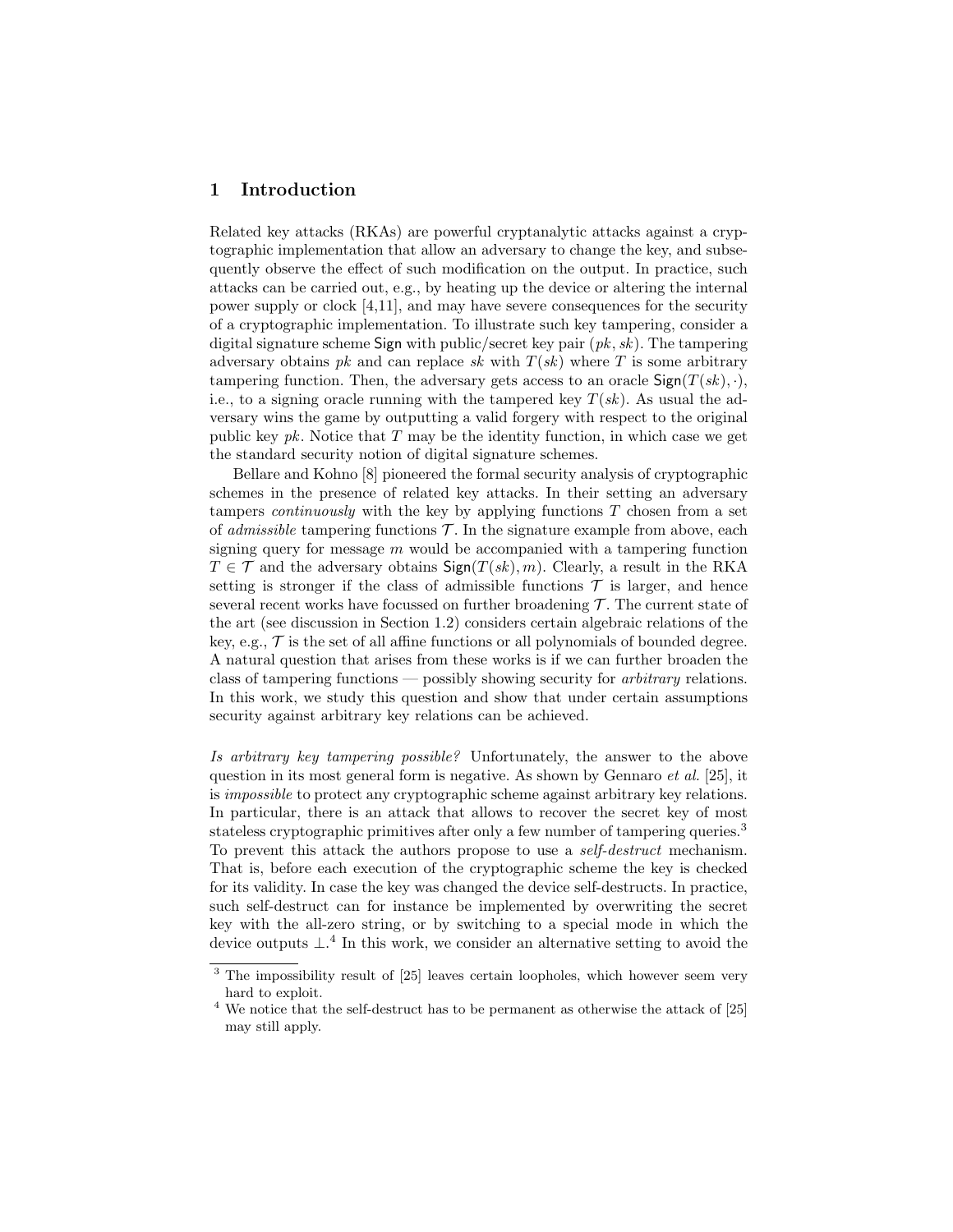impossibility results of [25], and assume that an adversary can only carry out a bounded number of  $(say t)$  tampering queries. To explain our setting consider again the example of a digital signature scheme. In our model, we give the adversary access to t tampered signing oracles  $\mathsf{Sign}(T_i(sk), \cdot)$ , where  $T_i$  can be an arbitrary adaptively chosen tampering function. Notice that of course each of these oracles can be queried a polynomial number of times, while  $t$  is typically linear in the security parameter.

Is security against bounded tampering useful? Besides from being a natural and non-trivial security notion, we believe that our adversarial model of arbitrary, bounded tampering is useful for a number of reasons:

- 1. It is a natural alternative to continuous restricted tampering: our security notion of *bounded, arbitrary* tampering is orthogonal to the traditional setting of RKA security where the adversary can tamper continuously but is restricted to certain classes of attacks. Most previous work in the RKA setting considers algebraic key relations that are tied to the scheme's algebra and may not reflect attacks in practice. For instance, it is not clear that heating up the device or shooting with a laser on the memory can be described by, e.g., an affine function  $-$  a class that is usually considered in the literature. We also notice that physical tampering may completely destroy the device, or may be detected by hardware countermeasures, and hence our model of bounded but arbitrary tampering may be sufficient in such settings.
- 2. It allows to analyze the security of standard cryptoschemes: as outlined above a common countermeasure to protect against arbitrary tampering is to implement a key validity check and self-destruct (or output a special failure symbol) in case such check fails. Unfortunately, most standard cryptographic implementations do not come with such a built-in procedure to check the validity of the key. Our notion of bounded tamper resilience allows to make formal security guarantees of standard cryptographic schemes where neither the construction, nor the implementation needs to be specially engineered.
- 3. It can be a useful as a building-block: even if the restriction of bounded tamper resilience may be too strong in some settings, it can be useful to achieve results in the stronger continuous tampering setting (we provide some first preliminary results on this in the full version [17]). Notice that this is similar to the setting of leakage resilient cryptography which also started mainly with "bounded leakage" that later turned out to be very useful to get results in the continuous leakage setting.

We believe that due to the above points the bounded tampering model is an interesting alternative to avoid known impossibility results for arbitrary tampering attacks.

## 1.1 Our Contribution

We initiate a general study of schemes resilient to both bounded tamper and leakage attacks. We call this model the bounded leakage and tampering model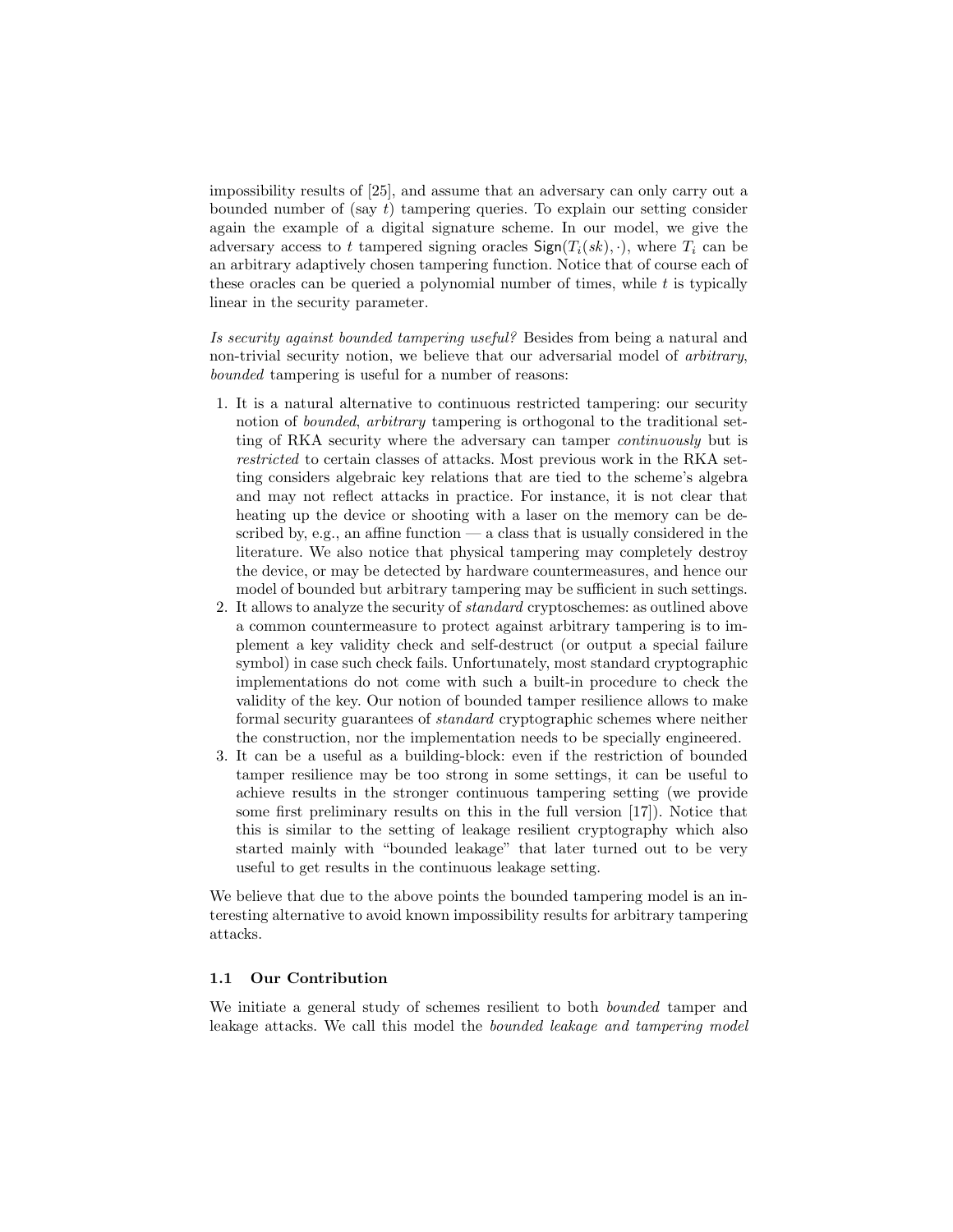| Tampering Model                      | ID Schemes                                    |               | <b>IND-CCA PKE</b> |
|--------------------------------------|-----------------------------------------------|---------------|--------------------|
|                                      | $\Sigma$ -Protocols                           | Okamoto       | <b>BHHO</b>        |
| Secret Key                           |                                               |               |                    |
| <b>Public Parameters</b>             | n.a.                                          |               | n.a.               |
| Continuous Tampering <i>i</i> Floppy |                                               |               |                    |
| Key Length                           | $\log  \mathcal{X} $                          | $\ell \log p$ | $\ell \log p$      |
| Tampering Queries                    | $\log  \mathcal{X}  / \log  \mathcal{Y}  - 2$ | $\ell-2$      | $\ell = 3$         |

Table 1. An overview of our results for bounded leakage and tamper resilience. All parameters  $|\mathcal{X}|$ ,  $|\mathcal{Y}| \ell$ , p and n are a function of the security parameter k. For the case of  $\Sigma$ -protocol, the set  $\mathcal X$  is the set of all possible witnesses and the set  $\mathcal Y$  is the set of all possible statements for the language; we can achieve a better bound depending on the conditional average min-entropy of the witness given the statement (cf. Section 3).

(BLT) model. While our general techniques use ideas from the leakage realm, we emphasize that bounded leakage resilience does not imply bounded tamper resilience. In fact, it is easy to find contrived schemes that are leakage resilient but completely break for a single tampering query. At a more technical level, we observe that a trivial strategy using leakage to simulate, e.g., faulty signatures, has to fail as the adversary can get any polynomial number of faulty signatures — which clearly cannot be simulated with bounded leakage only. Nevertheless, as we show in this work, we are able to identify certain classes of cryptoschemes for which a small amount of leakage is sufficient to simulate faulty outputs. We discuss this in more detail below.

Our concrete schemes are proven secure under standard assumptions (DL, factoring or DDH) and are efficient and simple. Moreover, we show that our schemes can easily be extended to the continual setting by putting an additional simple assumption on the hardware. We elaborate more on our main contributions in the following paragraphs (see also Table 1.1 for an overview of our results). Importantly, all our results allow arbitrary key tampering and do not need any kind of tamper detection mechanism.

Identification schemes. It is well known that the Generalized Okamoto identification scheme [34] provides security against bounded leakage from the secret key [3,30]. In Section 3, we show that additionally it provides strong security against tampering attacks. While in general the tampered view may contain a polynomial number of faulty transcripts that may potentially reveal a large amount of information about the secret key, we can show that fortunately this is not the case for the Generalized Okamaoto scheme. More concretely, we are able to identify a short amount of information that for each tampering query allows us to simulate any number of corresponding faulty transcripts. Hence, BLT security of the Generalized Okamoto scheme is implied by its leakage resilience.

Our results on the Okamoto identification can be further generalized to a large class of identification schemes (and signature schemes based on the Fiat-Shamir heuristic). More concretely, we show that  $\Sigma$ -protocols where the secret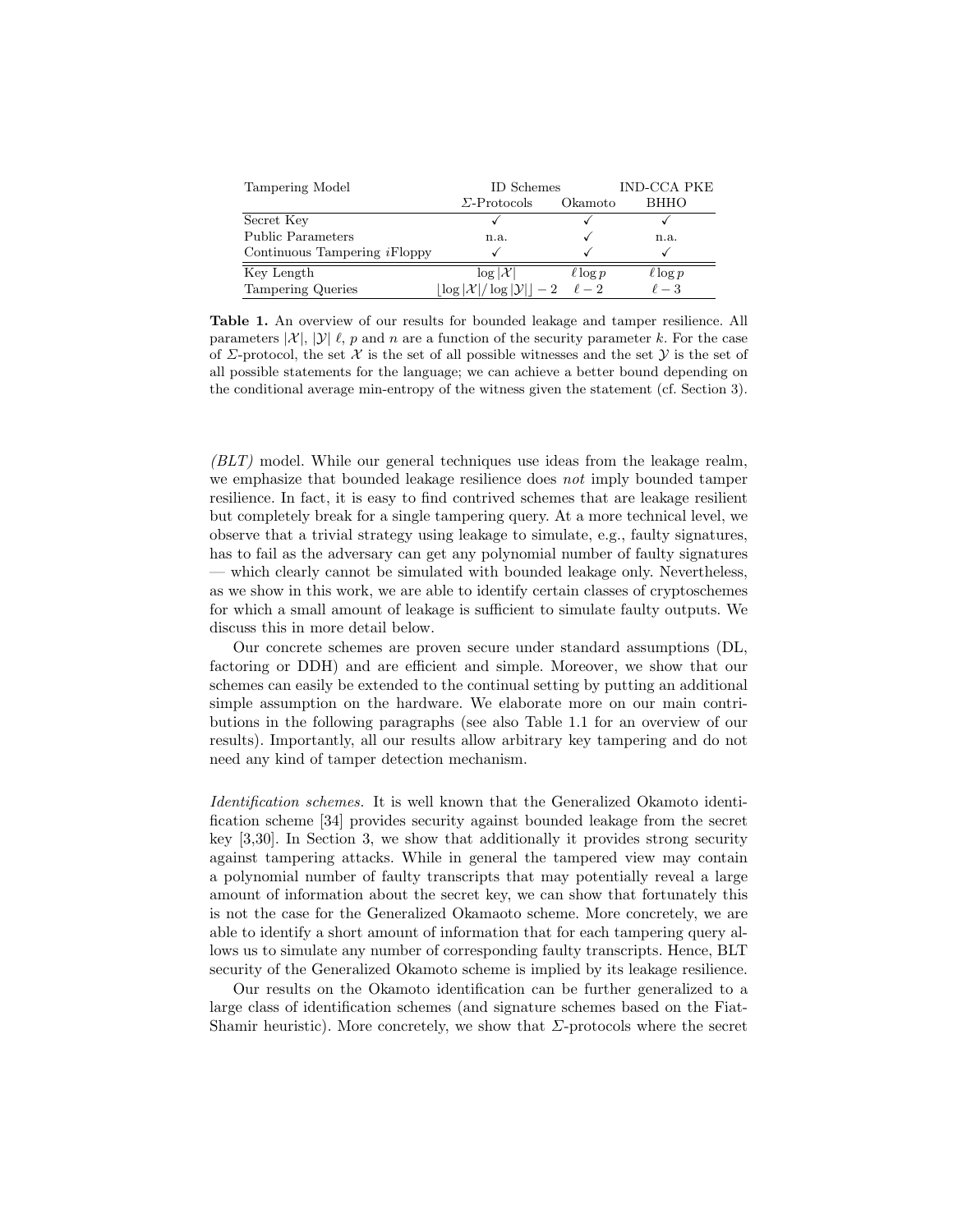key is significantly longer than the public key are BLT secure. We can instantiate our result with the generalized Guillou-Quisquater ID scheme [27], and its variant based on factoring [24] yielding tamper resilient identification based on factoring. We give more details in Section 3.

Interestingly, for Okamoto identification security still holds in a stronger model where the adversary is allowed to tamper not only with the secret key of the prover, but also with the description of the public parameters (i.e., the generator q of a group  $\mathbb G$  of prime order p). The only restrictions are: (i) tampering with the public parameters is independent from tampering with the secret key and (ii) the tampering with public parameters must map to its domain. We also show that the latter restrictions are necessary, by presenting explicit attacks when the adversary can tamper jointly with the secret key and the public parameters or he can tamper the public parameters to some particular range.

Public key encryption. We show how to construct IND-CCA secure public key encryption (PKE) in the BLT model. To this end, we first introduce a weaker CPA-like security notion, where an adversary is given access to a restricted (faulty) decryption oracle. Instead of decrypting adversarial chosen ciphertexts such an oracle accepts inputs  $(m, r)$ , encrypts the message m using randomness r under the original public key, and returns the decryption using the faulty secret key. This notion already provides a basic level of tamper resilience for public key encryption schemes. Consider for instance a setting where the adversary can tamper with the decryption key, but has no control over the ciphertexts that are sent to the decryption oracle, e.g., the ciphertexts are sent over a secure authenticated channel.

Our notion allows the adversary to tamper adaptively with the secret key; intuitively this allows him to learn faulty decryptions of ciphertexts for which he already knows the corresponding plaintext (under the original public key) and the randomness. We show how to instantiate our basic tamper security notion under DDH. More concretely, we prove that the BHHO cryptosystem [12] is BLT and CPA secure. The proof uses similar ideas as in the proof of the Okamoto identification scheme.

We then show how to transform our extended CPA-like notion to CCA security in the BLT model. To this end, we follow the classical paradigm to transform IND-CPA security into IND-CCA security by adding an argument of "plaintext knowledge"  $\pi$  to the ciphertext. Our transformation requires a public tamperproof common reference string similar to earlier work [29]. Intuitively, this works because the argument  $\pi$  enforces the adversary to submit to the faulty decryption oracle only ciphertexts for which he knows the corresponding plaintext (and the randomness used to encrypt it). The pairs  $(m, r)$  can then be extracted from the argument  $\pi$ , allowing to reduce IND-CCA BLT security to our extended IND-CPA security notion.

Updating the key in the iFloppy model. As mentioned earlier, if the key is not updated BLT security is the best we can hope for when we consider arbitrary tampering. To go beyond the bound of  $|sk|$  tampering queries we may regularly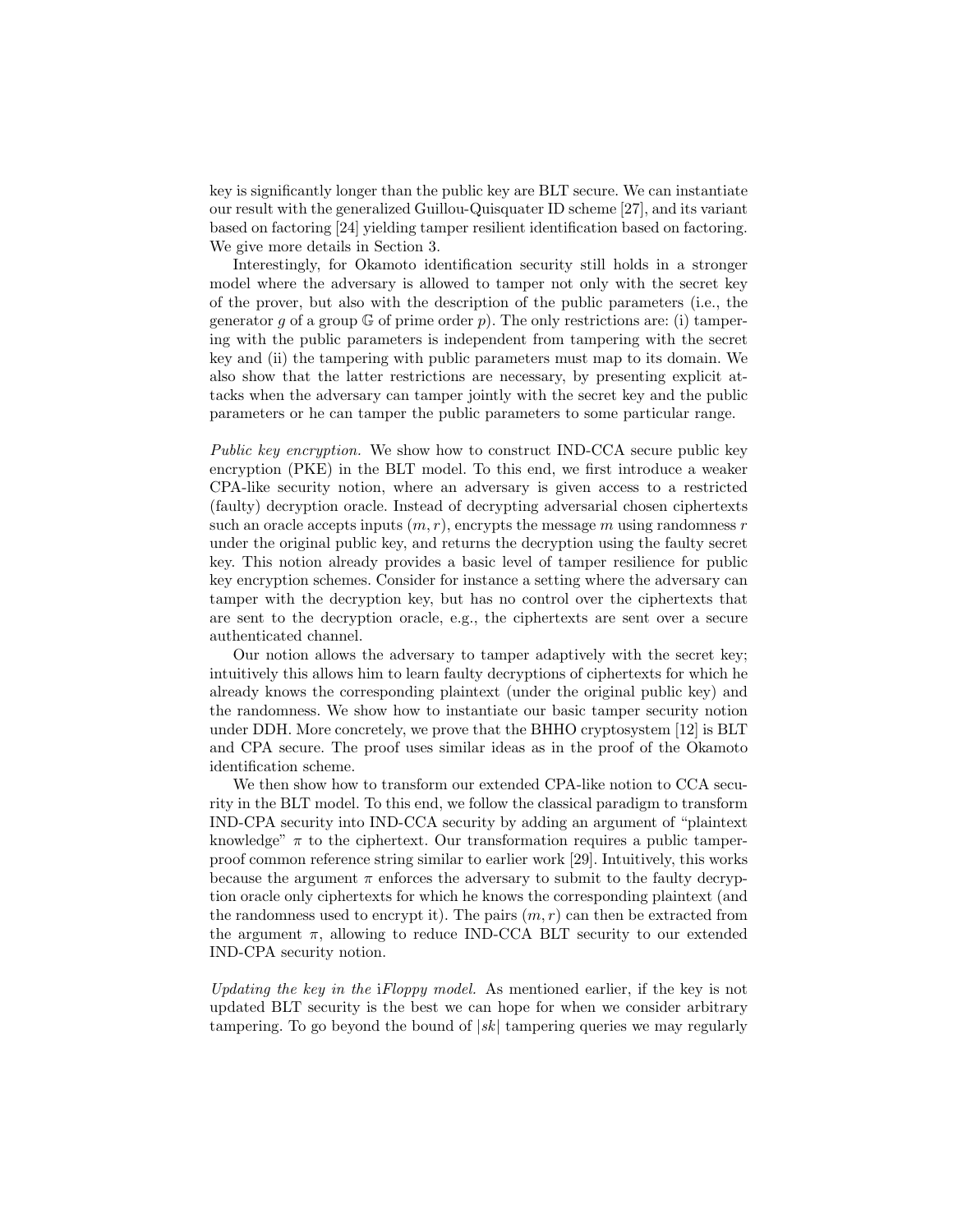update the secret key with fresh randomness, which renders information that the adversary has learned about earlier keys useless. The effectiveness of key updates in the context of tampering attacks has first been used in the important work of Kalai et al. [29]. We follow this idea but add an additional hardware assumption that allows for much simpler and more efficient key updates. More concretely, we propose the iFloppy model which is a variant of the floppy model proposed by Alwen *et al.* [3] and recently studied in depth by Agrawal *et al.* [2]. In the floppy model a user of a cryptodevice possesses a so-called  $f_{\ell}$  = a secure hardware token – that stores an update key.<sup>5</sup> The floppy is leakage and tamper proof and the update key that it holds is solely used to refresh the actual secret key kept on the cryptodevice. One may think of the floppy as a particularly secure device that the user keeps at home, while the cryptodevice, e.g., a smart-card, runs the actual cryptographic task and is used out in the wild prone to leakage and tampering attacks. We consider a variant called the  $iF$ loppy model (here "i" stands for individual). While in the floppy model of [2,3] all users can potentially possess an identical hardware token, in the iFloppy model we require that each user has an individual floppy storing some secret key related data. We note that from a practical point of view the iFloppy model is incomparable to the original floppy model. It may be more cumbersome to produce personalized hardware tokens, but on the other hand, in practice one would not want to distribute hardware tokens that all contain the same global update key as this constitutes a single point of failure.

We show in the  $i$ Floppy model a simple compiler that "boosts" any ID scheme with BLT security into a scheme with *continuous* leakage and tamper resilience (CLT security). Similarly, we show how to extend IND-CCA BLT security to the CLT setting for the BHHO cryptosystem (borrowing ideas from [2]). We emphasize that while the iFloppy model puts additional requirements on the way users must behave in order to guarantee security, it greatly simplifies cryptographic schemes, and allows us to base security on standard assumptions. Our results in the iFloppy model are mainly deferred to the full version [17].

Tampering with the computation via the BRM. Finally, we make a simple observation showing that if we instantiate the above ID compiler with an ID scheme that is secure in the bounded retrieval model [15,20,3] we can provide security in the iFloppy model even when the adversary can replace the original cryptoscheme with an arbitrary adversarial chosen functionality, i.e., we can allow arbitrary tampering with the computation (see the full version [17]). While easy to prove, we believe this is nevertheless noteworthy: it seems to us that results in the BRM naturally provide some form of tamper resilience and leave it as an open question for future research to explore this direction further.

<sup>&</sup>lt;sup>5</sup> Notice that "floppy" is just terminology and we use it for consistency with earlier works.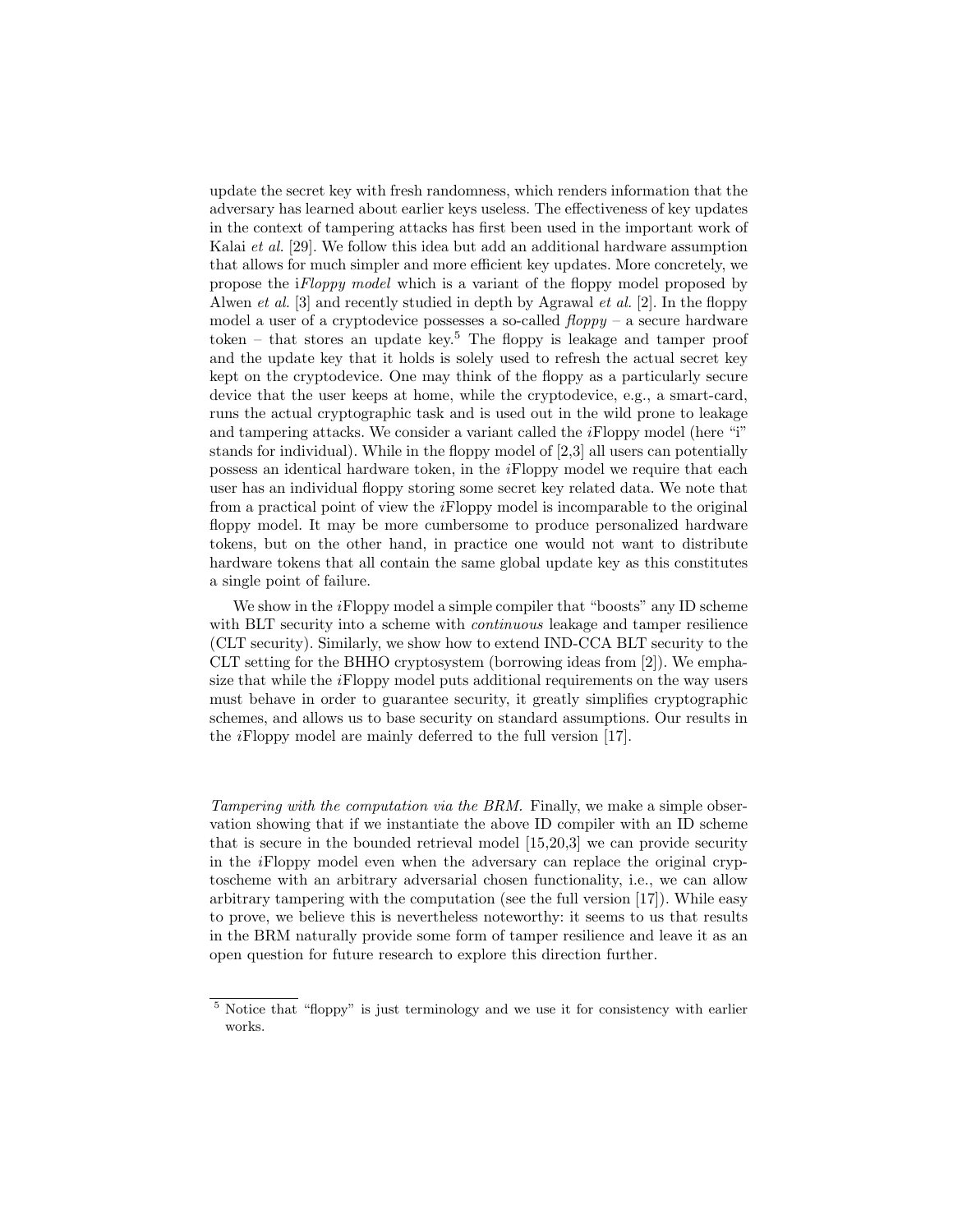### 1.2 Previous Work

Related key security. We already discussed the relation between BLT security and the traditional notion of RKA security above. Below we give further details on some important results in the RKA area. Bellare and Kohno [8] initiated the theoretical study of related-key-attacks. Their result mainly focused on symmetric key primitives (e.g. PRP, PRF). They proposed various block-cipher based constructions which are RKA-secure against certain restricted classes of tampering functions. Their constructions were further improved by [32,6]. Following these works other cryptographic primitives were constructed that are provably secure against certain classes of related key attacks. Most of these works consider rather restricted tampering functions that, e.g., can be described by a linear or affine function [8,32,6,5,35,37,10]. A few important exceptions are described below.

In [9] the authors show how to go beyond the linear barrier by extending the class of allowed tampering functions to the class of polynomials of bounded degree for a number of public-key primitives. Also, the work of Goyal, O'Neill and Rao [26] considers polynomial relations that are induced to the inputs of a hash function. Finally Bellare, Cash and Miller [7] develop a framework to transfer RKA security from a pseudorandom function to other primitives (including many public key primitives).

Tamper resilient encodings. A generic method for tamper protection has been put forward by Gennaro et al. [25]. The authors propose a general "compiler" that transforms any cryptographic device CS with secret state st, e.g., a block cipher, into a "transformed" cryptoscheme  $CS'$  running with state  $st'$  that is resilient to arbitrary tampering with  $st'$ . In their construction the original state is signed and the signature is checked before each usage. While the above works for any tampering function, it is limited to settings where CS does not change its state as it would need access to the secret signing key to authenticate the new state. This drawback is resolved by the concept of non-malleable codes pioneered by Dziembowski, Pietrzak and Wichs [21]. The original construction of [21] considers an adversary that can tamper independently with bits. This has been extended to small size blocks in [13], and recently to so-called split-state tampering [31,1]. While the above schemes provide surprisingly strong security guarantees, they all require certain assumptions on the hardware (e.g., the memory has to be split into two parts that cannot tampered with jointly), and require significant changes to the implementation for decoding, tamper detection and self-destruct.

Continuous tamper resilience via key updates. Kalai et al. [29] provide first feasibility results in the so-called continuous leakage and tampering model (CLT). Their constructions achieve strong security requirements where the adversary can arbitrarily tamper continuously with the state. This is achieved by updating the secret key after each usage. While the tampering adversary considered in [29] is clearly stronger (continuous as opposed to bounded tampering), the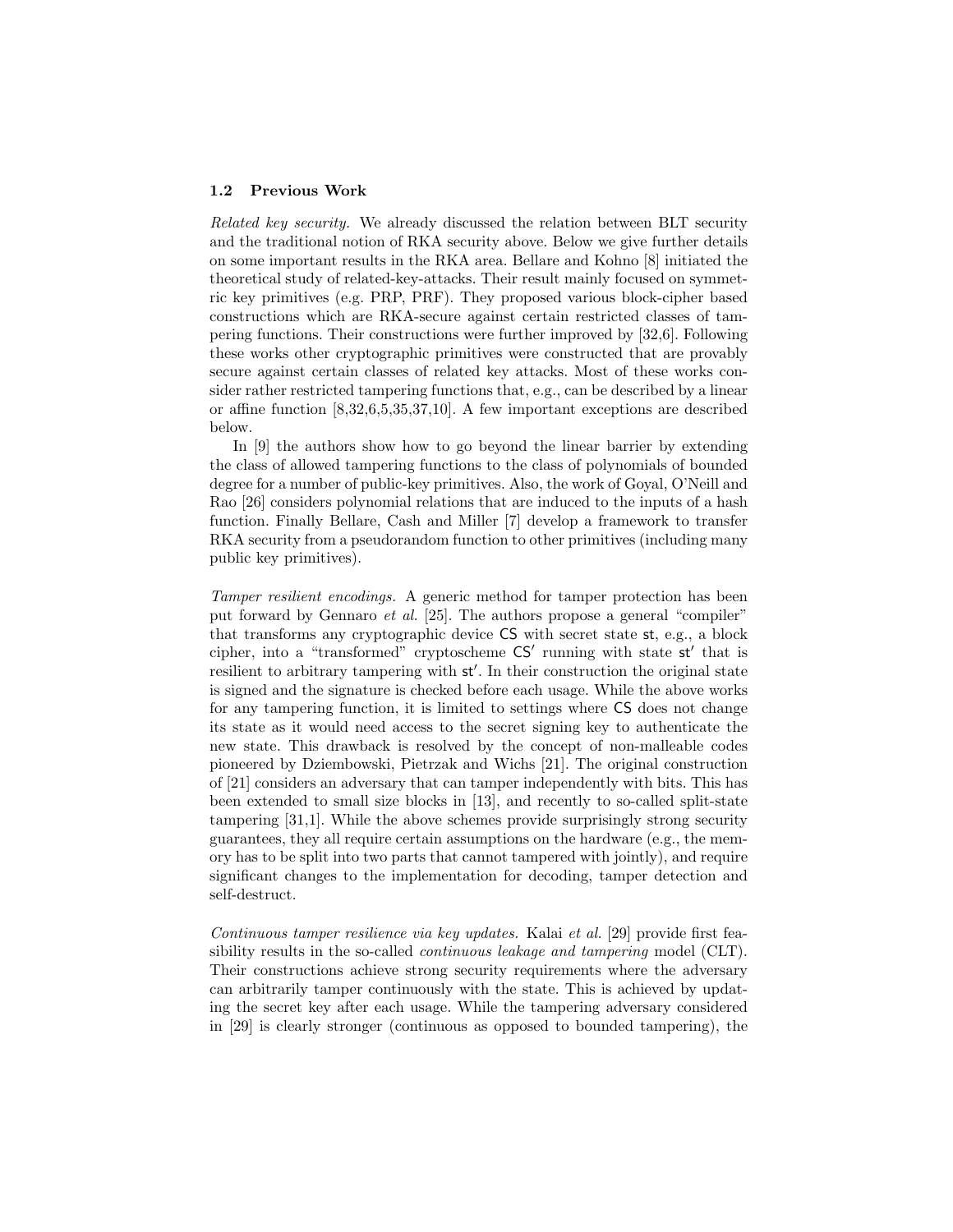proposed schemes are non-standard, rather inefficient and rely on non-standard assumptions. Moreover, the approach of key updates requires a stateful device and large amounts of randomness which is costly in practice. The main focus of this work, are simple standard cryptosystems that neither require randomness for key updates nor need to keep state.

Tampering with computation. In all the above works (including ours) it is assumed that the circuitry that computes the cryptographic algorithm using the potentially tampered key runs correctly and is not subject to tampering attacks. An important line of works analyze to what extend we can guarantee security when the complete circuitry is prone to tampering attacks [28,22,16]. These works typically consider a restricted class of tampering attacks (e.g., individual bit tampering) and assume that large parts of the circuit (and memory) remain un-tampered.

## 2 Preliminaries

For space reasons, we defer some of the basic definitions to the full version [17].

Basic notation. We review the basic terminology used throughout the paper. For  $n \in \mathbb{N}$ , we write  $[n] := \{1, \ldots, n\}$ . Given a set S, we write  $s \leftarrow S$  to denote that element s is sampled uniformly from S. If A is an algorithm,  $y \leftarrow A(x)$  denotes an execution of A with input  $x$  and output  $y$ ; if A is randomized, then  $y$  is a random variable. Vectors are denoted in bold. Given a vector  $\mathbf{x} = (x_1, \ldots, x_\ell)$ and some integer a, we write  $a^{\mathbf{x}}$  for the vector  $(a^{x_1}, \ldots, a^{x_\ell})$ .

We denote with k the security parameter. A function  $\delta(k)$  is called negligible in  $k$  (or simply negligible) if it vanishes faster than the inverse of any polynomial in k. A machine A is called *probabilistic polynomial time* (PPT) if for any input  $x \in \{0,1\}^*$  the computation of  $A(x)$  terminates in at most  $poly(|x|)$  steps and A is probabilistic (i.e., it uses randomness as part of its logic). Random variables are usually denoted by capital letters. We sometimes abuse notation and denote a distribution and the corresponding random variable with the same capital letter, say  $X$ .

Languages and relations. A decision problem related to a language  $\mathfrak{L} \subseteq \{0,1\}^*$ requires to determine if a given string  $y$  is in  $\mathfrak L$  or not. We can associate to any  $\mathcal{NP}$ -language  $\mathfrak{L}$  a polynomial-time recognizable relation  $\mathfrak{R} \subseteq \{0,1\}^* \times \{0,1\}^*$ defining L itself, i.e.  $\mathfrak{L} = \{y : \exists x \text{ s.t. } (y, x) \in \mathfrak{R} \}$  for  $|x| \leq poly(|y|)$ . The string x is called a *witness* for membership of  $y \in \mathfrak{L}$ .

Information theory. The min-entropy of a random variable X over a set  $\mathcal X$ is defined as  $\mathbf{H}_{\infty}(X) := -\log \max_{x} \Pr[X = x]$ , and measures how X can be predicted by the best (unbounded) predictor. The conditional average minentropy [19] of X given a random variable Z (over a set  $\mathcal{Z}$ ) possibly dependent on X, is defined as  $\widetilde{\mathbf{H}}_{\infty}(X|Z) := -\log \mathbb{E}_{z \leftarrow Z}[2^{-\mathbf{H}_{\infty}(X|Z=z)}]$ . Following [3],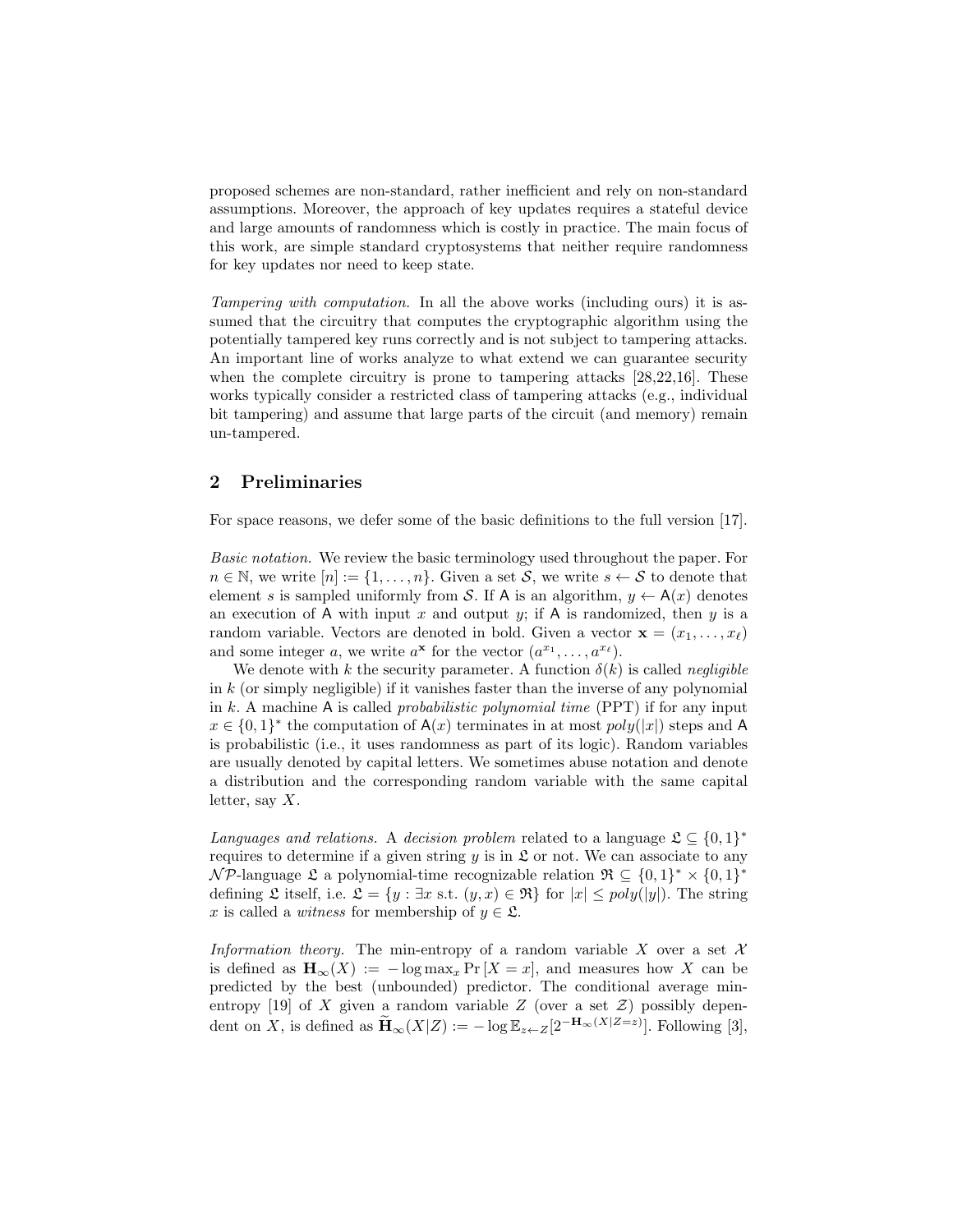we sometimes rephrase the notion of conditional min-entropy in terms of predictors A that are given some information  $Z$  (presumably correlated with  $X$ ), so  $H_{\infty}(X|Z) = -\log(\max_{A} \Pr[A(Z) = X])$ . The above notion of conditional min-entropy can be generalized to the case of interactive predictors A, which participate in some randomized experiment  $\mathcal{E}$ . An experiment is modeled as interaction between A and a challenger oracle  $\mathcal{E}(\cdot)$  which can be randomized, stateful and interactive.

**Definition 1** ([3]). The conditional min-entropy of a random variable  $X$ , conditioned on the experiment  $\mathcal{E}$  is  $\mathbf{\tilde{H}}_{\infty}(X|\mathcal{E}) = -\log(\max_{\mathbf{A}} \Pr[A^{\mathcal{E}(\cdot)}]) = X].$  In the special case that  $\mathcal E$  is a non-interactive experiment which simply outputs a random variable Z, then  $\mathbf{H}_{\infty}(X|Z)$  can be written to denote  $\mathbf{H}_{\infty}(X|\mathcal{E})$  abusing the notion.

We will rely on the following basic properties (see [19, Lemma 2.2]).

**Lemma 1.** For all random variables X, Z and  $\Lambda$  over sets  $\mathcal{X}, \mathcal{Z}$  and  $\{0,1\}^{\lambda}$ such that  $\mathbf{H}_{\infty}(X|Z) \geq \alpha$ , we have

$$
\mathbf{H}_{\infty}(X|Z,\Lambda) \ge \mathbf{H}_{\infty}(X|Z) - \lambda \ge \alpha - \lambda.
$$

## 3 ID Schemes with BLT Security

In an identification scheme a prover tries to convince a verifier of its identity (corresponding to its public key  $pk$ ). Formally, an identification scheme is a tuple of algorithms  $\mathcal{ID} = (Setup, Gen, P, V)$  defined as follows:

- $pp \leftarrow$  Setup(1<sup>k</sup>): Algorithm Setup takes the security parameter as input and outputs public parameters  $pp$ . The set of all public parameter is denoted by PP.
- $(pk, sk) \leftarrow Gen(1^k)$ : Algorithm Gen outputs the public key and the secret key corresponding to the prover's identity. The set of all possible secret keys is denoted by SK.
- $(P, V)$ : We let  $(P(pp, sk) \rightleftarrows V(pp))(pk)$  denote the interaction between prover P (holding sk and using public parameters  $pp$ ) and verifier V on common input pk. Such interaction outputs a result in  ${accept, reject}$ , where accept means P's identity is considered as valid.

**Definition 2.** Let  $\lambda = \lambda(k)$ ,  $t = t(k)$  and  $\delta = \delta(k)$  be parameters and let  $\mathcal{T}$  be some set of functions such that  $T \in \mathcal{T}$  has a type  $T : \mathcal{SK} \times \mathcal{PP} \rightarrow \mathcal{SK} \times \mathcal{PP}$ . We say that  $\mathcal{ID}$  is  $(\lambda, t, \delta)$ -bounded leakage and tamper secure (in short BLT-secure) against impersonation attacks with respect to  $\mathcal T$  if the following properties are satisfied.

- (i) Correctness. For all  $pp \leftarrow$  Setup(1<sup>k</sup>) and  $(pk, sk) \leftarrow$  Gen(1<sup>k</sup>) we have that  $(P(pp, sk) \rightleftarrows V(pp))(pk)$  outputs accept.
- (ii) Security. For all PPT adversaries A we have that  $Pr[A \text{ wins}] \leq \delta(k)$  in the following game: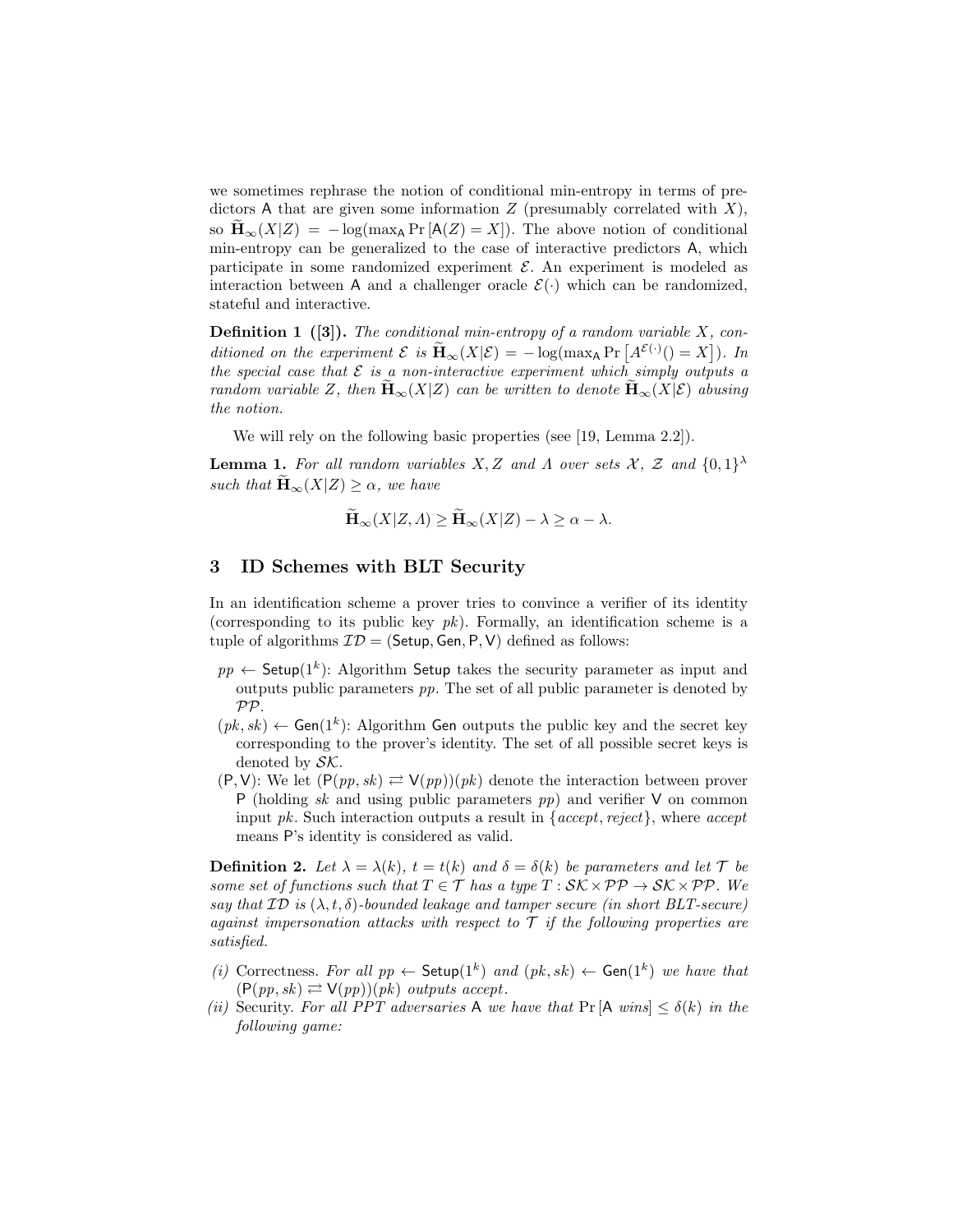- 1. The challenger runs  $pp \leftarrow \mathsf{Setup}(1^k)$  and  $(pk, sk) \leftarrow \mathsf{Gen}(1^k)$ , and gives  $(pp, pk) to A.$
- 2. The adversary is given oracle access to  $P(pp, sk)$  that outputs polynomially many proof transcripts with respect to secret key sk .
- 3. The adversary may adaptively ask t tampering queries. During the ith query, A chooses a function  $T_i \in \mathcal{T}$  and gets oracle access to  $P(\widetilde{pp}_i, sk_i)$ ,<br>where  $(\widetilde{A}, \widetilde{\infty})$ ,  $T(k,m)$ ,  $T(k,j)$  is a decrease on interest with the small where  $(s_k, \widetilde{p}\widetilde{p}_i) = T_i(s_k, pp)$ . The adversary can interact with the oracle  $P(\widetilde{pp}_i, sk_i)$  a polynomially number of times, where it uses the tampered<br>count less  $\widetilde{p}_i$  and the welling secure to  $\widetilde{q}_i$ secret key sk<sub>i</sub> and the public parameter  $\widetilde{pp}_i$ .<br>The adversary may adoptively sek-leakage.
- 4. The adversary may adaptively ask leakage queries. In the jth query, A chooses a function  $L_j: \{0,1\}^* \to \{0,1\}^{\lambda_j}$  and receives back the output of the function applied to sk .
- 5. The adversary loses access to all other oracles and interacts with an honest verifier V (holding pk). We say that A wins if  $(A \rightleftarrows V(pp))(pk)$ *outputs accept and*  $\sum_j \lambda_j \leq \lambda$ .

Notice that in the above definition the leakage is from the original secret key sk. This is without loss of generality as our tampering functions are modeled as deterministic circuits.

In a slightly more general setting, one could allow A to leak on the original secret key also in the last phase where it has to convince the verifier. In the terminology of [3] this is reminiscent of so-called anytime leakage attacks. Our results can be generalized to this setting, however we stick to Definition 2 for simplicity.

The rest of this section is organized as follows. In Section 3.1 we prove that a large class of Σ-protocols are secure in the BLT model, where the tampering function is allowed to modify the secret state of the prover but not the public parameters. In Section 3.2 we look at a concrete instantiation based on the Okamoto ID scheme, and prove that this construction is secure in a stronger model where the tampering function can modify both the secret state of the prover and the public parameters (but independently). Finally, in Section 3.3 we illustrate that the latter assumption is necessary, as otherwise the Okamoto ID scheme can be broken by (albeit contrived) attacks.

## 3.1 Σ-protocols are Tamper Resilient

We start by considering ID schemes based on  $\Sigma$ -protocols [14].  $\Sigma$ -protocols are a special class of interactive proof systems for membership in a language  $\mathfrak{L}$ , where a prover  $P = (P_0, P_1)$  wants to convince a verifier  $V = (V_0, V_1)$  (both modelled as PPT algorithms) that a shared string  $y$  belongs to  $\mathfrak{L}$ . Denote with x the witness corresponding to y and let  $pp$  be public parameters. The protocol proceeds as follows: (1) The prover computes  $a \leftarrow P_0(pp)$  and sends it to the verifier; (2) The verifier chooses  $c \leftarrow V_0(pp, y)$  uniformly at random and sends it to the prover; (3) The prover answers with  $z \leftarrow P_1(pp,(a,c,x))$ ; (4) The verifier outputs a result  $\mathsf{V}_1(p_p,y,(a,c,z)) \in \{accept, reject\}$ . We call this a *public-coin*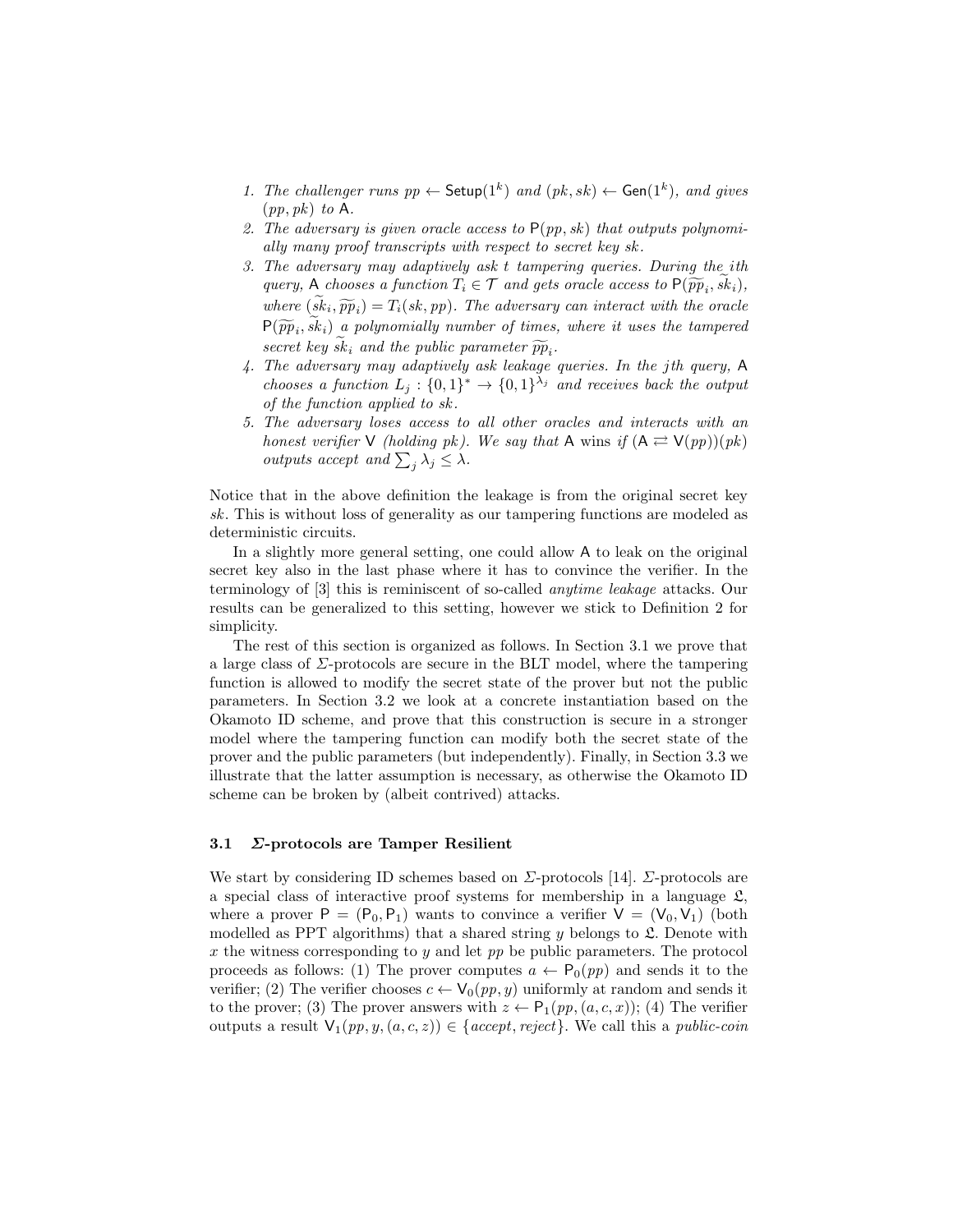#### ID Scheme from Σ-Protocol

Let  $((P_0, P_1), (V_0, V_1))$  be a *Σ*-protocol for a relation *R*.

Setup( $1^k$ ): Sample public parameters  $pp \leftarrow PP$  for the underlying relation R.

Gen(1<sup>k</sup>): Output a pair  $(y, x) \in \mathfrak{R}$ , where  $x \in \mathcal{X}$  and  $y \in \mathcal{Y}$  and |x| is polynomially bounded by  $|y|$ .

 $(P(pp, x) \rightleftarrows V(pp))(y)$ : The protocol works as follows.

- 1. The prover sends  $a \leftarrow P_0(pp)$  to the verifier.
- 2. The verifier chooses a random challenge  $c \leftarrow V_0(pp, y)$  and sends it to the prover.
- 3. The prover computes the answer  $z \leftarrow P_1(pp,(a,c,x))$ .
- 4. The verifier accepts iff  $V_1(pp, y, (a, c, z))$  outputs accept.

Fig. 1. ID scheme based on  $\Sigma$ -protocol for relation  $\Re$ 

three round interactive proof system. A formal definition of  $\Sigma$ -protocols can be found in the full version [17].

It is well known that  $\Sigma$ -protocols are a natural tool to design ID schemes. The construction is depicted in Figure 1. Consider now the class of tampering functions  $\mathcal{T}_{sk} \subset \mathcal{T}$  such that  $T \in \mathcal{T}_{sk}$  has the following form:  $T = (T^{sk}, ID^{pp})$ where  $T^{sk}: \mathcal{SK} \to \mathcal{SK}$  is an arbitrary polynomial time computable function and  $ID^{pp}$ :  $PP \rightarrow PP$  is the identity function. This models tampering with the secret state of P without changing the public parameters (these must be hard-wired into the prover's code). The proof of the following theorem (which appears in the full version [17]) uses ideas of [3], but is carefully adjusted to incorporate tampering attacks.

**Theorem 1.** Let  $k \in \mathbb{N}$  be the security parameter and let  $(P, V)$  be a  $\Sigma$ -protocol for relation  $\Re$  with  $|\mathcal{Y}| = O(k^{\log k})$ , such that the representation problem is hard for R. Assume that conditioned on the distribution of the public input  $y \in \mathcal{Y}$ , the witness  $x \in \mathcal{X}$  has high average min entropy  $\beta$ , i.e.,  $\mathbf{H}_{\infty}(X|Y) \geq \beta$ . Then, the ID scheme of Figure 1 is  $(\lambda(k), t(k), \text{negl}(k))$ -BLT secure against impersonation attacks with respect to  $\mathcal{T}_{sk}$ , where

$$
\lambda \leq \beta - t \log |\mathcal{Y}| - k \qquad and \qquad t \leq \left| \frac{\beta}{\log |\mathcal{Y}|} \right| - 1.
$$

#### 3.2 Concrete Instantiation with more Tampering

We extend the power of the adversary by allowing him to tamper not only with the witness, but also with the public parameters (used by the prover to generate the transcripts). However the tampering has to be independent on the two components. This is reminiscent of the so-called split-state model (considered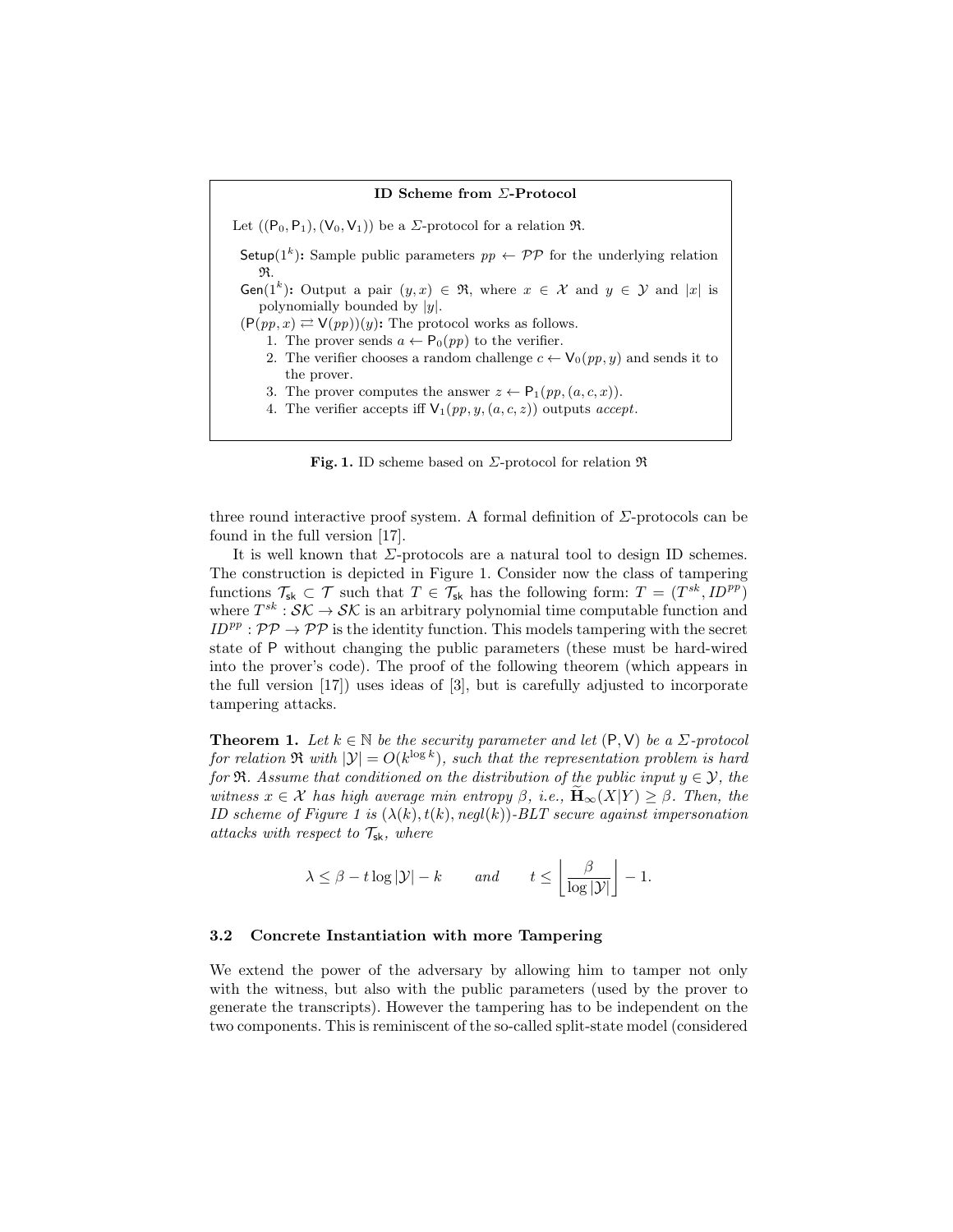#### Generalized Okamoto ID Scheme

Let  $\ell = \ell(k)$  be some function of the security parameter. Consider the following identification scheme.

Setup: Choose a group  $G$  of prime order p with generator q and a vector  $\boldsymbol{\alpha} \leftarrow \mathbb{Z}_p^{\ell}$ , and output  $pp = (\mathbb{G}, g, g^{\boldsymbol{\alpha}})$  where  $g^{\boldsymbol{\alpha}} = (g_1, \ldots, g_{\ell}).$ 

Gen(1<sup>k</sup>): Select a vector  $\mathbf{x} \leftarrow \mathbb{Z}_p^{\ell}$  and set  $y = pk = \prod_{i=1}^{\ell} g_i^{x_i}$  and  $sk = \mathbf{x}$ .  $(P(pp, sk) \rightleftarrows V(pp))(pk)$ : The protocol works as follows.

- 1. The prover chooses a random vector  $\mathbf{r} \leftarrow \mathbb{Z}_p^{\ell}$  and sends  $a = \prod_{i=1}^{\ell} g_i^{r_i}$ to the verifier.
- 2. The verifier chooses a random challenge  $c \leftarrow \mathbb{Z}_p$  and sends it to the prover.
- 3. The prover computes the answer  $\mathbf{z} = (r_1 + cx_1, \dots, r_\ell + cx_\ell).$
- 4. The verifier accepts if and only if  $\prod_{i=1}^{\ell} g_i^{z_i} = a \cdot y^c$ .

Fig. 2. Generalized Okamoto Identification Scheme

for instance in [31]), with the key difference that in our case the secret state does not need to be split into two parts.

We model this through the following class of tampering functions  $\mathcal{T}_{split}$ : We say that  $T \in \mathcal{T}_{\text{split}}$  if we can write  $T = (T^{sk}, T^{pp})$  where  $T^{sk} : \mathcal{SK} \to \mathcal{SK}$  and  $T^{pp}$ :  $\mathcal{PP} \rightarrow \mathcal{PP}$  are arbitrary polynomial time computable functions. Recall that the input/output domains of  $T^{sk}$ ,  $T^{pp}$  are identical, hence the size of the witness and the public parameters cannot be changed. As we show in the next section, this restriction is necessary. Note also that  $\mathcal{T}_{\mathsf{sk}} \subseteq \mathcal{T}_{\mathsf{split}} \subseteq \mathcal{T}$ .

Generalized Okamoto. Consider the generalized version of the Okamoto ID scheme [34], depicted in Figure 2. The underlying hard relation here is the relation  $\mathfrak{R}_{DL}$  and the representation problem for  $\mathfrak{R}_{DL}$  is the  $\ell$ -representation problem in a group G. As proven in [3], this problem is equivalent to the Discrete Log problem in G. The proof of the following corollary appears in the full version [17].

**Corollary 1.** Let  $k \in \mathbb{N}$  be the security parameter and assume the Discrete Log problem is hard in G. Then, the generalized Okamoto ID scheme is  $(\lambda(k), t(k))$ ,  $negl(k)$ )-BLT secure against impersonation attacks with respect to  $\mathcal{T}_{\text{split}}$ , where

 $\lambda \leq (\ell - 1 - t) \log(p) - k$  and  $t \leq \ell - 2$ .

#### 3.3 Some Attacks

We show that for the Okamoto scheme it is hard to hope for BLT security beyond the class of tampering functions  $\mathcal{T}_{split}$ . We illustrate this by concrete attacks which work in case one tries to extend the power of the adversary in two different ways: (1) Allowing A to tamper jointly with the witness and the public parameters; (2) Allowing A to tamper independently with the witness and with the public parameters but increase their size.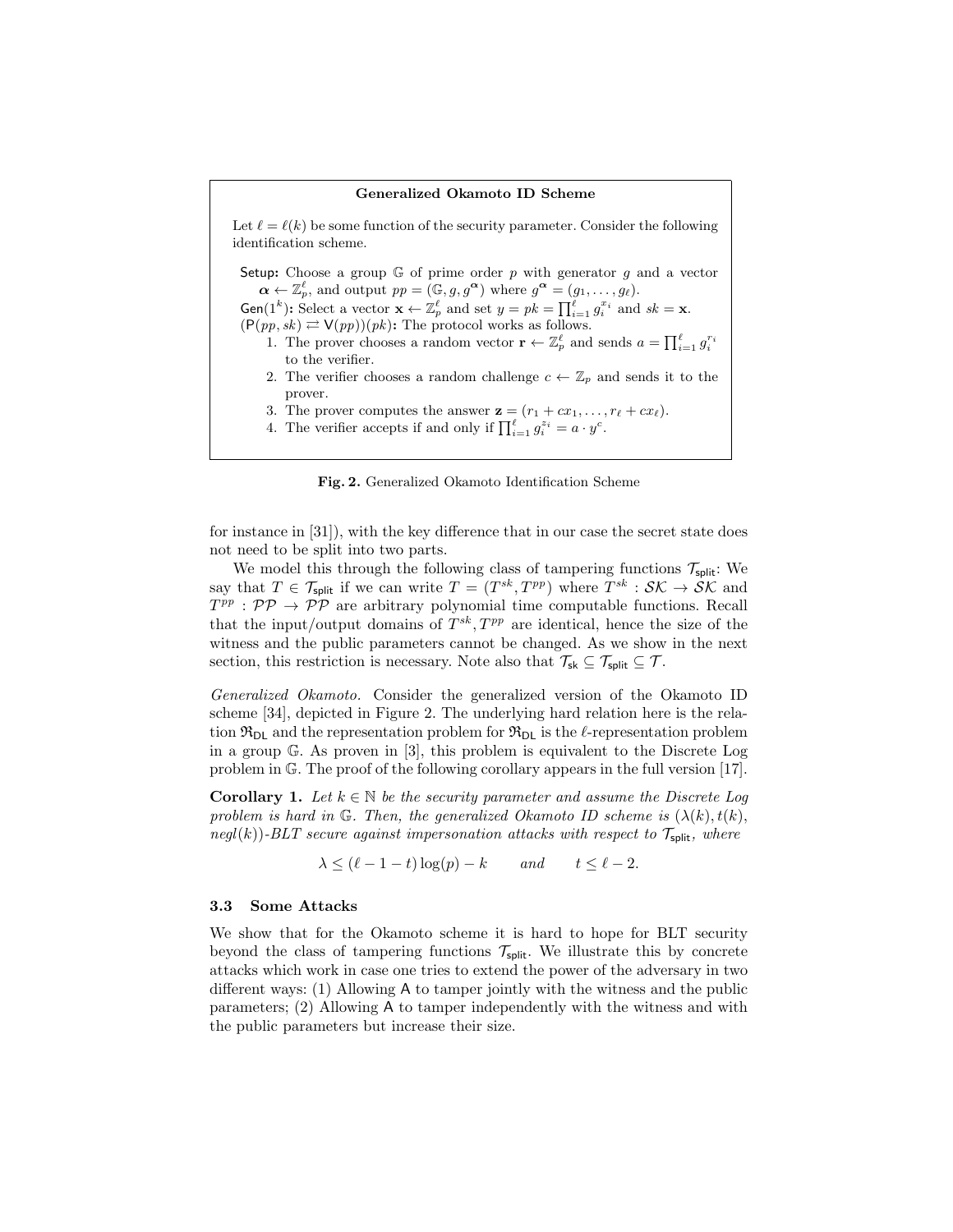Tampering jointly with the public parameters. Consider the class of functions  $\mathcal T$ introduced in Definition 2.

Claim. The generalized Okamoto ID scheme is not BLT-secure against impersonation attacks with respect to  $\mathcal{T}$ .

Proof. The attack uses a single tampering query. Define the tampering function  $T(\mathbf{x}, pp) = (\widetilde{\mathbf{x}}, \widetilde{pp})$  to be as follows:

- The witness is unchanged, i.e.,  $\mathbf{x} = \tilde{\mathbf{x}}$ .
- The value  $\tilde{p}$  is some prime of size  $|\tilde{p}| \approx |p|$  such that the Discrete Log problem is easy in the corresponding group  $\mathbb{G}$ . (This can be done efficiently by choosing  $\tilde{p}$  − 1 to be the product of small prime (power) factors [36].)
- Let  $\tilde{g}$  be a generator of G (which exists since  $\tilde{p}$  is a prime) and define the new generators as  $\widetilde{g}_i = \widetilde{g}^{x_i} \text{ mod } \widetilde{p}.$

Consider now a transcript  $(a, c, z)$  produced by a run of  $P(\widetilde{pp}, x)$ . We have  $a = \tilde{g}^{\sum_{i=1}^{\ell} x_i r_i}$  mod  $\tilde{p}$  for random  $r_i \in \mathbb{Z}_{\tilde{p}}$ . By computing the Discrete Log of a in base  $\tilde{g}$  (which is easy by our choice of  $\tilde{\mathbb{G}}$ ), we get one equation  $\sum_{i=1}^{\ell} x_i r_i =$ <br>log (a) mod  $\tilde{x}$ , Asking for polynomially many transcripts, yields  $\ell$  linearly inde  $\log_{\widetilde{g}}(a)$  mod  $\widetilde{p}$ . Asking for polynomially many transcripts, yields  $\ell$  linearly inde-<br>pondont countings (with everywhelming probability) and thus allows to solve for pendent equations (with overwhelming probability) and thus allows to solve for  $(x_1, \ldots, x_\ell)$ . (Note here that with high probability  $x_i \mod p = x_i \mod \tilde{p}$  since  $|p| \approx |\widetilde{p}|.$ 

Tampering by "inflating" the prime p. Consider the following class of tampering functions  $\mathcal{T}_{split} \subseteq \mathcal{T}_{split}^*$ : We say that  $T \in \mathcal{T}_{split}^*$  if  $T = (T^{sk}, T^{pp})$ , where  $T^{sk}$ :  $\mathcal{SK} \to \{0,1\}^*$  and  $T^{pp} : \mathcal{PP} \to \{0,1\}^*.$ 

Claim. The generalized Okamoto ID scheme is not BLT-secure against impersonation attacks with respect to  $\mathcal{T}_{\text{split}}^*$ .

Proof. The attack uses a single tampering query. Consider the following tampering function  $T = (T^{sk}, T^{pp}) \in \mathcal{T}_{split}^*$ :

- Choose  $\tilde{p}$  to be a prime of size  $|\tilde{p}| = \Omega(\ell|p|)$ , such that the Discrete Log problem is easy in  $\mathbb{G}$ . (This can be done as in the proof of Claim 3.3.)
- Choose a generator  $\tilde{g}$  of  $\tilde{\mathbb{G}}$ ; define  $\tilde{g}_1 = \tilde{g}$  and  $\tilde{g}_j = 1$  for all  $j = 2, \ldots, \ell$ .
- Define the witness to be  $\tilde{\mathbf{x}}$  such that  $\tilde{x}_1 = x_1 || \dots || x_\ell$  and  $\tilde{x}_j = 0$  for all  $j = 2, \ldots, \ell$ .

Given a single transcript  $(a, c, z)$  the adversary learns  $a = \tilde{g}^{r_1}$  for some  $r_1 \in \mathbb{Z}_{\tilde{p}}$ .<br>Since the Discrete Log is good in this group  $\Lambda$  can find  $r_n$ . Now the knowledge Since the Discrete Log is easy in this group,  $A$  can find  $r_1$ . Now the knowledge of c and  $z_1 = r_1 + c\tilde{x}_1$ , allows to recover  $\tilde{x}_1 = (x_1, \ldots, x_\ell)$ .

## 3.4 BLT-Secure Signatures

It is well known that every  $\Sigma$ -protocol can be turned into a signature scheme via the Fiat-Shamir heuristic [23]. By applying the Fiat-Shamir transformation to the protocol of Figure 1, we get efficient BLT-secure signatures in the random oracle model.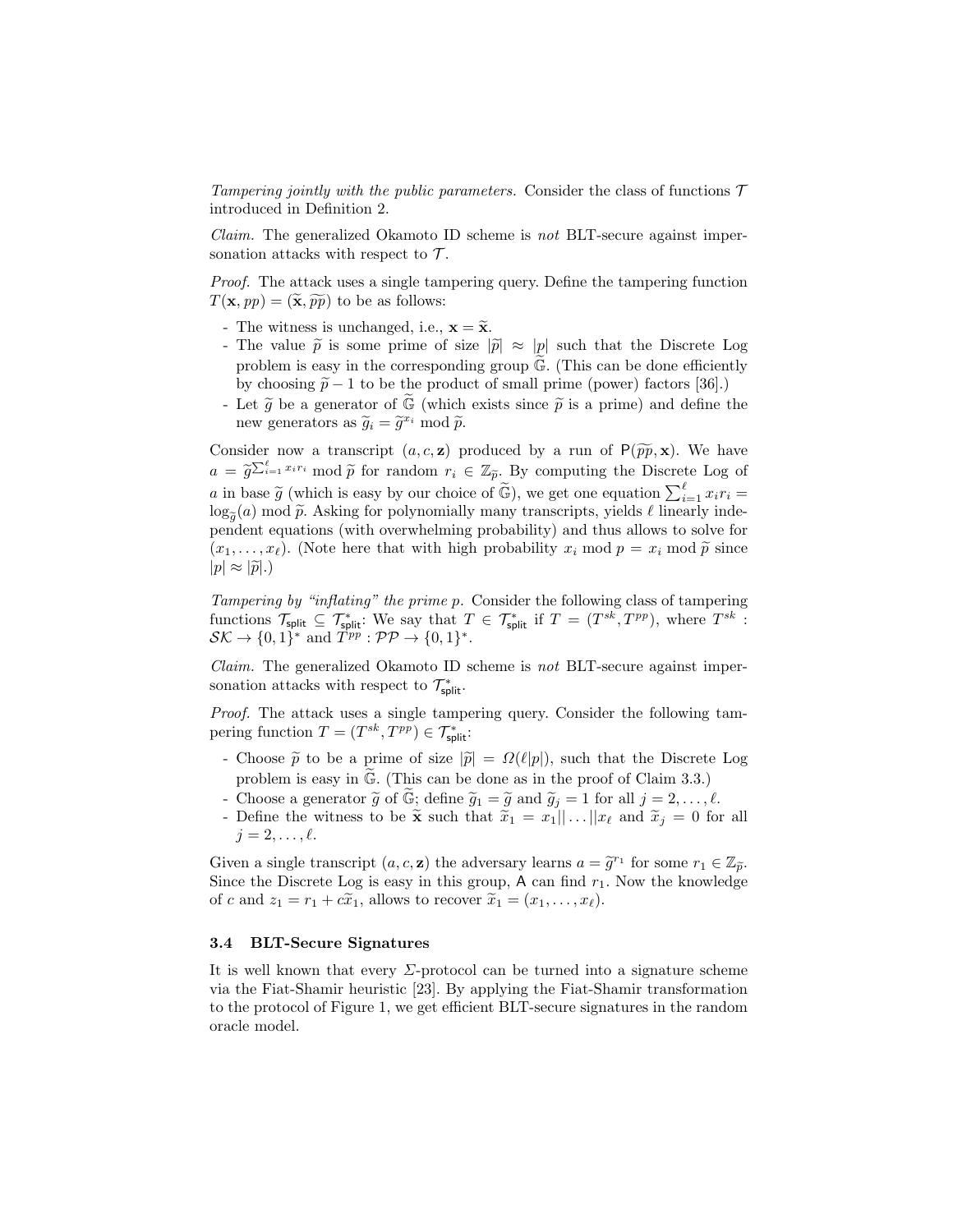# 4 IND-CCA PKE with BLT Security

We start by defining IND-CCA public key encryption (PKE) with BLT security. A PKE scheme is a tuple of algorithms  $PKE = (Setup, KGen, Enc, Dec)$  defined as follows. (1) Algorithm Setup takes as input the security parameter and outputs the description of public parameters pp; the set of all public parameters is denoted by PP. (2) Algorithm KGen takes as input the security parameter and outputs a public/secret key pair  $(pk, sk)$ ; the set of all secret keys is denoted by  $\mathcal{SK}$  and the set of all public keys by  $\mathcal{PK}$ . (3) The randomized algorithm Enc takes as input the public key pk, a message  $m \in \mathcal{M}$  and randomness  $r \in \mathcal{R}$ and outputs a ciphertext  $c = \text{Enc}(pk, m; r)$ ; the set of all ciphertexts is denoted by  $\mathcal{C}$ . (4) The deterministic algorithm Dec takes as input the secret key sk and a ciphertext  $c \in \mathcal{C}$  and outputs  $m = \text{Dec}(sk, c)$  which is either equal to some message  $m \in \mathcal{M}$  or to an error symbol  $\perp$ .

**Definition 3.** Let  $\lambda = \lambda(k)$ ,  $t = t(k)$  and  $\delta = \delta(k)$  be parameters and let  $\mathcal{T}_{sk}$ be some set of functions such that  $T \in \mathcal{T}_{sk}$  has a type  $T : \mathcal{SK} \to \mathcal{SK}$ . We say that PKE is IND-CCA  $(\lambda(k), t(k), \delta(k))$ -BLT secure with respect to  $\mathcal{T}_{sk}$  if the following properties are satisfied.

- (i) Correctness. For all  $pp \leftarrow$  Setup(1k),  $(pk, sk) \leftarrow$  KGen(1k) we have that  $Pr[Dec(sk, Enc(pk, m)] = m] = 1$  (where the randomness is taken over the internal coin tosses of algorithm Enc).
- (*ii*) Security. For all PPT adversaries A we have that  $Pr[A \text{ wins}] \leq \frac{1}{2} + \delta(k)$  in the following game:
	- 1. The challenger runs  $pp \leftarrow$  Setup $(1^k)$ ,  $(pk, sk) \leftarrow$  KGen $(1^k)$  and gives  $(pp, pk)$  to A.
	- 2. The adversary is given oracle access to  $Dec(s_k, \cdot)$ . This oracle outputs polynomially many decryptions of ciphertexts using secret key sk .
	- 3. The adversary may adaptively ask t tampering queries. During the ith query, A chooses a function  $T_i \in \mathcal{T}_{sk}$  and gets oracle access to  $\text{Dec}(sk_i, \cdot)$ , where  $sk_i = T_i(sk)$ . This oracle outputs polynomially many decryptions of ciphertexts using secret key  $s\vec{k}_i$ .
	- 4. The adversary may adaptively ask polynomially many leakage queries. In the jth query, A chooses a function  $L_j : \{0,1\}^* \to \{0,1\}^{\lambda_j}$  and receives back the output of the function applied to sk .
	- 5. The adversary outputs two messages of the same length  $m_0, m_1 \in \mathcal{M}$ and the challenger computes  $c_b \leftarrow \text{Enc}(pk, m_b)$  where b is a uniformly random bit.
	- 6. The adversary keeps access to  $Dec(sk, \cdot)$  and outputs a bit b'. We say A wins if  $b = b'$ ,  $\sum_j \lambda_j \leq \lambda$  and  $c_b$  has not been queried for.

In case  $t = 0$  we get the notion of leakage resilient IND-CCA from [33] as a special case. Notice that A is not allowed to tamper with the secret key after seeing the challenge ciphertext. As we show in the full version [17], this restriction is necessary because otherwise A could overwrite the secret key depending on the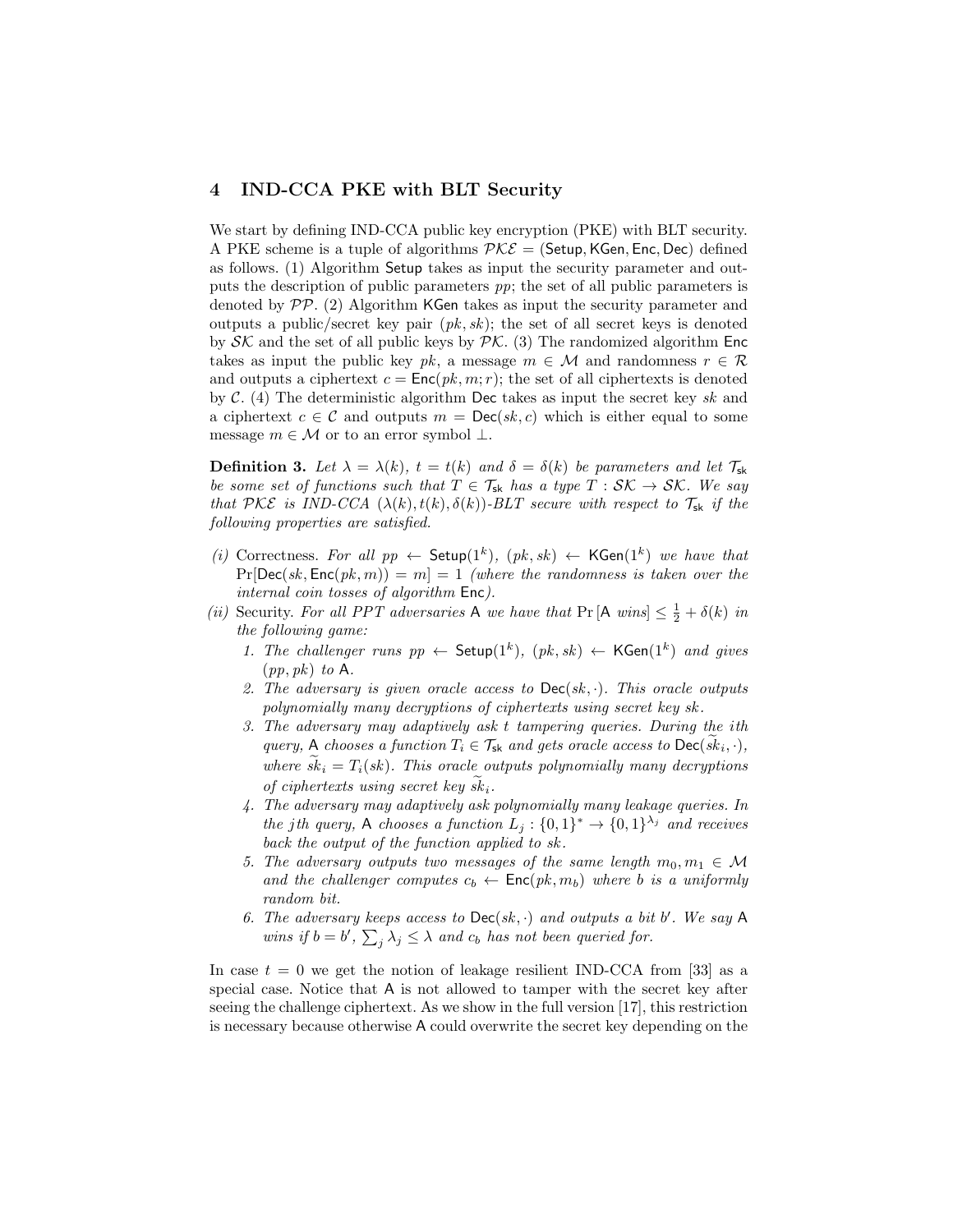plaintext encrypted in  $c<sub>b</sub>$ , and thus gain some advantage in guessing the value of b by asking additional decryption queries.

We build an IND-CCA BLT-secure PKE scheme in two steps. In Section 4.1 we define a weaker notion which we call IND-CPA BLT security. In Section 4.2 we show a general transformation from IND-CPA BLT security to IND-CCA BLT security relying on tSE NIZK proofs [18] in the common reference string (CRS) model. The CRS is supposed to be tamper-free and must be hard-wired into the code of the encryption algorithm; however tampering and leakage can depend adaptively on the CRS and the public parameters. Finally, in Section 4.3, we prove that a variant of the BHHO encryption scheme [33] satisfies our notion of IND-CPA BLT security.

## 4.1 IND-CPA BLT Security

The main idea of our new security notion is as follows. Instead of giving A full access to a tampering oracle (as in Definition 3) we restrict his power by allowing him to see the output of the (tampered) decryption oracle only for ciphertexts c for which A already knows both the corresponding plaintext  $m$ and the randomness r used to generate c (via the real public key). Essentially this restricts A to submit to the tampering oracle only "well-formed" ciphertexts.

**Definition 4.** Let  $\lambda = \lambda(k)$ ,  $t = t(k)$  and  $\delta = \delta(k)$  be parameters and let  $\mathcal{T}_{sk}$  be some set of functions such that  $T \in \mathcal{T}_{sk}$  has a type  $T : \mathcal{SK} \to \mathcal{SK}$ . We say that PKE is IND-CPA  $(\lambda(k), t(k), \delta(k))$ -BLT secure with respect to  $\mathcal{T}_{sk}$  if it satisfies property  $(i)$  of Definition 3 and property  $(ii)$  is modified as follows:

- (*ii*) Security. For all PPT adversaries A we have that  $Pr[A \text{ wins}] \leq \frac{1}{2} + \delta(k)$  in the following game:
	- 1. The challenger runs  $pp \leftarrow$  Setup $(1^k)$ ,  $(pk, sk) \leftarrow$  KGen $(1^k)$  and gives  $(pp, pk) to A.$
	- 2. The adversary may adaptively ask t tampering queries. During the ith query, A chooses a function  $T_i \in \mathcal{T}_{sk}$  and gets oracle access to  $\mathsf{Dec}^*(\widetilde{sk}_i, \cdot, \cdot)$ , where  $\widetilde{sk}_i = T_i(sk)$ . This oracle answers polynomially many queries of the following form: Upon input a pair  $(m, r) \in \mathcal{M} \times \mathcal{R}$ , compute  $c \leftarrow \text{Enc}(pk, m; r)$  and output a plaintext  $\widetilde{m} = \text{Dec}(sk_i, c)$  using the cur-<br>rent tampered key rent tampered key.
	- 3. The adversary may adaptively ask leakage queries. In the jth query, A chooses a function  $L_j: \{0,1\}^* \to \{0,1\}^{\lambda_j}$  and receives back the output of the function applied to sk .
	- 4. The adversary outputs two messages of the same length  $m_0, m_1 \in \mathcal{M}$ and the challenger computes  $c_b \leftarrow \mathsf{Enc}(pk, m_b)$  where b is a uniformly random bit.
	- 5. The adversary loses access to all oracles and outputs a bit  $b'$ . We say that A wins if  $b = b'$  and  $\sum_j \lambda_j \leq \lambda$ .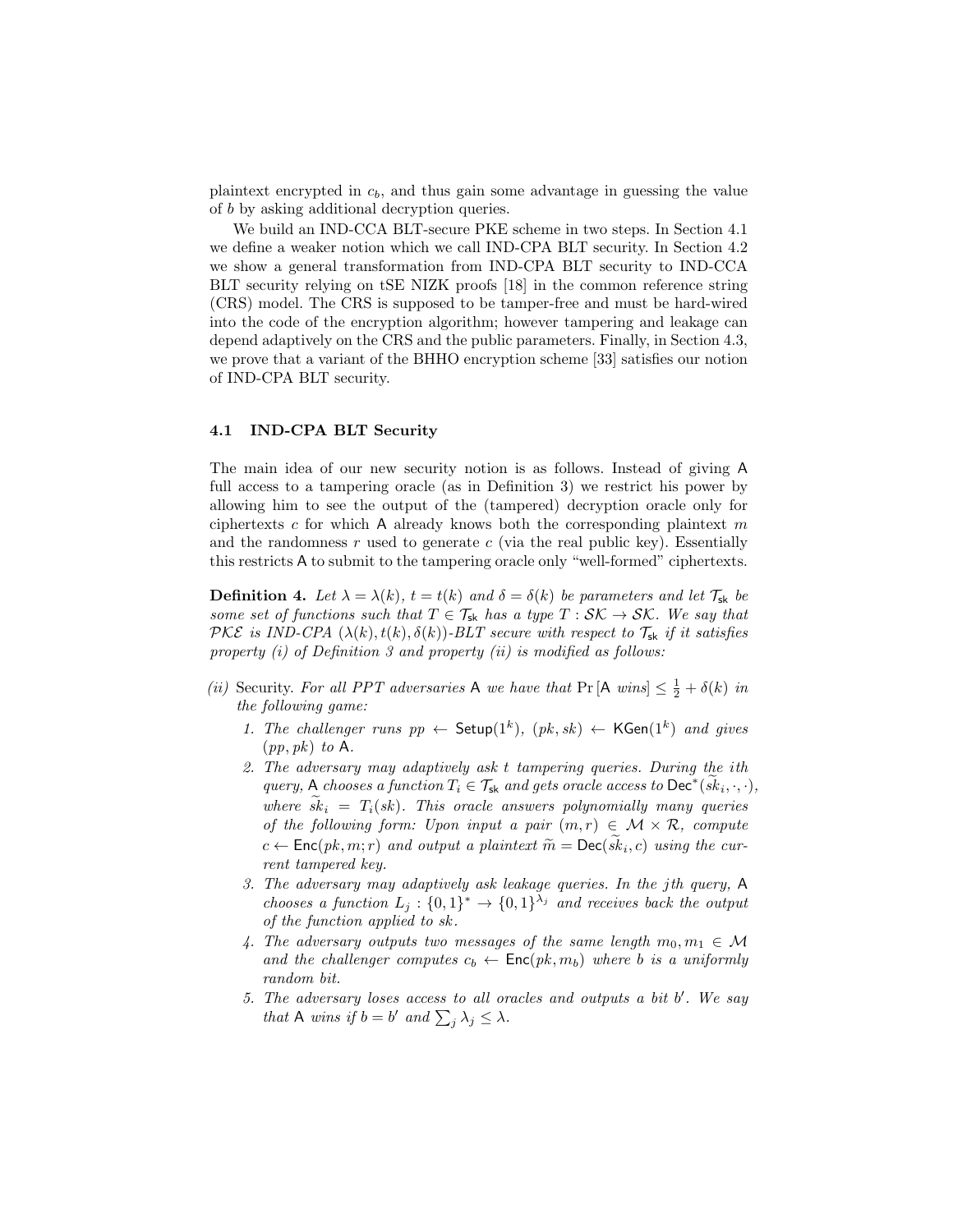#### From IND-CPA BLT Security to IND-CCA BLT Security

Let  $PKE =$  (Setup, KGen, Enc, Dec) be a PKE scheme and (Gen, Prove, Verify) be a tSE NIZK argument system for the relation:

 $\mathfrak{R}_{\mathsf{PKE}} = \{(pk, c), (m, r): c = \mathsf{Enc}(pk, m; r)\}.$ 

Define the following PKE scheme  $\mathcal{PKE}' = (\mathsf{Setup}'', \mathsf{KGen}', \mathsf{Enc}', \mathsf{Dec}')$ .

Setup': Sample  $pp \leftarrow$  Setup(1<sup>k</sup>) and ( $\omega$ , tk, ek)  $\leftarrow$  Gen(1<sup>k</sup>) and let  $pp' =$  $(pp, \omega)$ . KGen': Run  $(pk, sk) \leftarrow$  KGen $(1^k)$  and set  $pk' = pk$  and  $sk' = sk$ . Enc': Sample  $r \leftarrow \mathcal{R}$  and compute  $c \leftarrow \mathsf{Enc}(pk, m; r)$ . Output  $(c, \pi)$ , where  $\pi \leftarrow \text{Prove}^{\omega}((pk, c), (m, r)).$ Dec': Check that Verify<sup>ω</sup> $((pk, c), \pi) = 1$ . If not output  $\perp$ ; otherwise, output  $m = \mathsf{Dec}(sk, c).$ 

Fig. 3. How to transform IND-CPA BLT-secure PKE into IND-CCA BLT-secure PKE

## 4.2 A General Transformation

We compile an arbitrary IND-CPA BLT-secure encryption scheme into an IND-CCA BLT-secure one by appending to the ciphertext  $c$  an argument of "plaintext" knowledge"  $\pi$  computed through a tSE NIZK argument system. The same construction has been already used by Dodis *et al.* [18] to go from IND-CPA security to IND-CCA security in the context of memory leakage.

The intuition why the transformation works is fairly simple: The argument  $\pi$  enforces the adversary to submit to the tampered decryption oracle only ciphertexts for which he knows the corresponding plaintext (and the randomness used to encrypt it). In the security proof the pair  $(m, r)$  can indeed be extracted from such argument, allowing to reduce IND-CCA BLT security to IND-CPA BLT security.

**Theorem 2.** Let  $k \in \mathbb{N}$  be the security parameter. Assume that  $\mathcal{PKE}$  is an IND- $CPA (\lambda(k), t(k), \delta(k))$ -BLT secure encryption scheme and that (Gen, Prove, Verify) is a strong tSE NIZK argument system for relation  $\mathfrak{R}_{\text{PKE}}$ . Then, the encryption scheme  $\mathcal{PKE}'$  of Figure 3 is IND-CCA  $(\lambda(k), t(k), \delta'(k))$ -BLT secure for  $\delta' \leq \delta + \mathit{negl}(k)$ .

Proof. We prove the theorem by a series of games. All games are a variant of the IND-CCA BLT game and in all games the adversary gets correctly generated public parameters  $(pp, \omega, pk)$ . Leakage and tampering queries are answered using the corresponding secret key sk. The games will differ only in the way the challenge ciphertext is computed or in the way the decryption oracles work.

**Game**  $G_1$ **.** This is the IND-CCA BLT game of Definition 3 for the scheme  $PKE'$ . Note in particular that all decryption oracles expect to receive as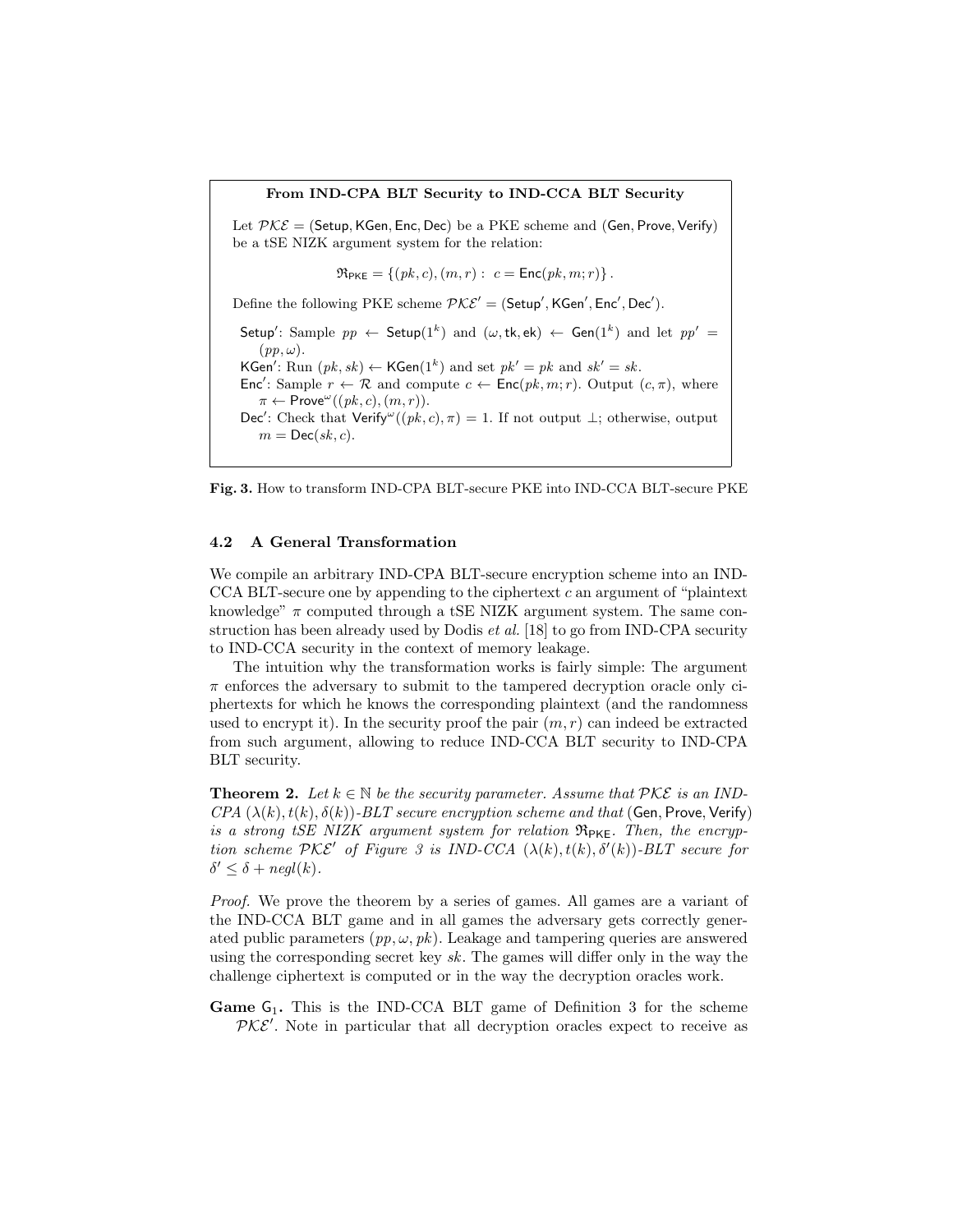input a ciphertext of the form  $(c, \pi)$  and proceed to verify the proof  $\pi$ before decrypting the ciphertext (and output  $\perp$  if such verification fails). The challenge ciphertext is a pair  $(c_b, \pi_b)$  such that  $c_b = \text{Enc}(pk, m_b; r)$  and  $\pi_b \leftarrow \mathsf{Prove}^{\omega}((pk, c_b), (m_b, r)),$  where  $m_b \in \{m_0, m_1\}$  for a uniformly random bit b. By assumption we have that

$$
\Pr\left[\mathsf{A} \text{ wins in } \mathsf{G}_1\right] \leq \frac{1}{2} + \delta'(k).
$$

- Game  $G_2$ . In this game we change the way the challenge ciphertext is computed by replacing the argument  $\pi_b$  with a simulated argument  $\pi_b \leftarrow S((pk, c_b), t_k)$ . It follows from the composable NIZK property of the argument system that  $G_1$  and  $G_2$  are computationally close. In particular there exists a negligible function  $\delta_1(k)$  such that  $|\Pr[\mathsf{A} \text{ wins in } \mathsf{G}_1] - \Pr[\mathsf{A} \text{ wins in } \mathsf{G}_2]| \leq \delta_1(k)$ .
- **Game** G<sub>3</sub>. We change the way decryption queries are handled. Queries  $(c, \pi)$  to  $Dec(sk, \cdot)$  (such that  $\pi$  accepts) are answered by running the extractor Ext on  $\pi$ , yielding  $(m, r) \leftarrow \text{Ext}((pk, c), \pi, \text{ek})$ , and returning m.
	- Queries  $(c, \pi)$  to  $\mathsf{Dec}(sk_i, \cdot)$  (such that  $\pi$  accepts) are answered as follows. We first extract  $(m, r) \leftarrow \text{Ext}((pk, c), \pi, \text{ek})$  as above. Then, instead of returning m, we recompute  $c = \text{Enc}(pk, m; r)$  and return  $\widetilde{m} = \text{Dec}(sk_i, c)$ .<br>It follows from true simulation extractability that  $G_2$  and  $G_3$ .

It follows from true simulation extractability that  $G_2$  and  $G_3$  are computationally close. The reason for this is that A gets to see only a single simulated proof for a true statement (i.e., the pair  $(pk, c_b)$ ) and thus cannot produce a pair  $(c, \pi) \neq (c_b, \pi_b)$  such that the proof  $\pi$  accepts and Ext fails to extract the corresponding plaintext  $m$ . In particular there exists a negligible function  $\delta_2(k)$  such that  $|\Pr[\mathsf{A} \text{ wins in } \mathsf{G}_2] - \Pr[\mathsf{A} \text{ wins in } \mathsf{G}_3]| \leq \delta_2(k)$ .

**Game**  $G_4$ . In the last game we replace the ciphertext  $c_b$  in the challenge with an encryption of  $0^{|m_b|}$ , whereas we still compute the proof as  $\pi_b \leftarrow S((pk, c_b), \text{tk}).$ We claim that  $G_3$  and  $G_4$  are computationally close. This follows from IND-CPA BLT-security of  $PKE$ . Assume there exists a distinguisher D between G<sup>3</sup> and G4. We build an adversary B breaking IND-CPA BLT security for  $PKE$ . The adversary B uses D as a black-box as follows.

# Reduction B<sup>D</sup>:

- 1. Receive  $(pp, pk)$  from the challenger, sample  $(\omega, tk, ek) \leftarrow Gen(1^k)$ and give  $pp' = (pp, \omega)$  and  $pk' = pk$  to A.
- 2. Upon input a normal decryption query  $(c, \pi)$  from A, run the extractor to compute  $(m, r) \leftarrow \text{Ext}((pk, c), \pi, \text{ek})$  and return m.
- 3. Upon input a tampering query  $T_i \in \mathcal{T}_{sk}$ , forward  $T_i$  to the tampering oracle for  $\mathcal{PKE}$ . To answer a query  $(c, \pi)$ , run the extractor to compute  $(m, r) \leftarrow \text{Ext}((pk, c), \pi, \text{ek})$ . Submit  $(m, r)$  to oracle  $\text{Dec}^*(\widetilde{sk}_i, \cdot, \cdot)$  and receive the answer  $\widetilde{m}$ . Return  $\widetilde{m}$  to A.<br>Upon input a lookage query  $I_{\cdot}$  forward  $I_{\cdot}$  to the lookage
- 4. Upon input a leakage query  $L_i$ , forward  $L_i$  to the leakage oracle for PKE.
- 5. When A outputs  $m_0, m_1 \in \mathcal{M}$ , sample a random bit b' and output  $(m_{b'}, 0^{|m_{b'}|})$ . Let  $c_b$  be the corresponding challenge ciphertext. Compute  $\pi_b \leftarrow S((pk, c_b), \text{tk})$  and forward  $(c_b, \pi_b)$  to A. Continue to answer normal decryption queries  $(c, \pi)$  from A as above.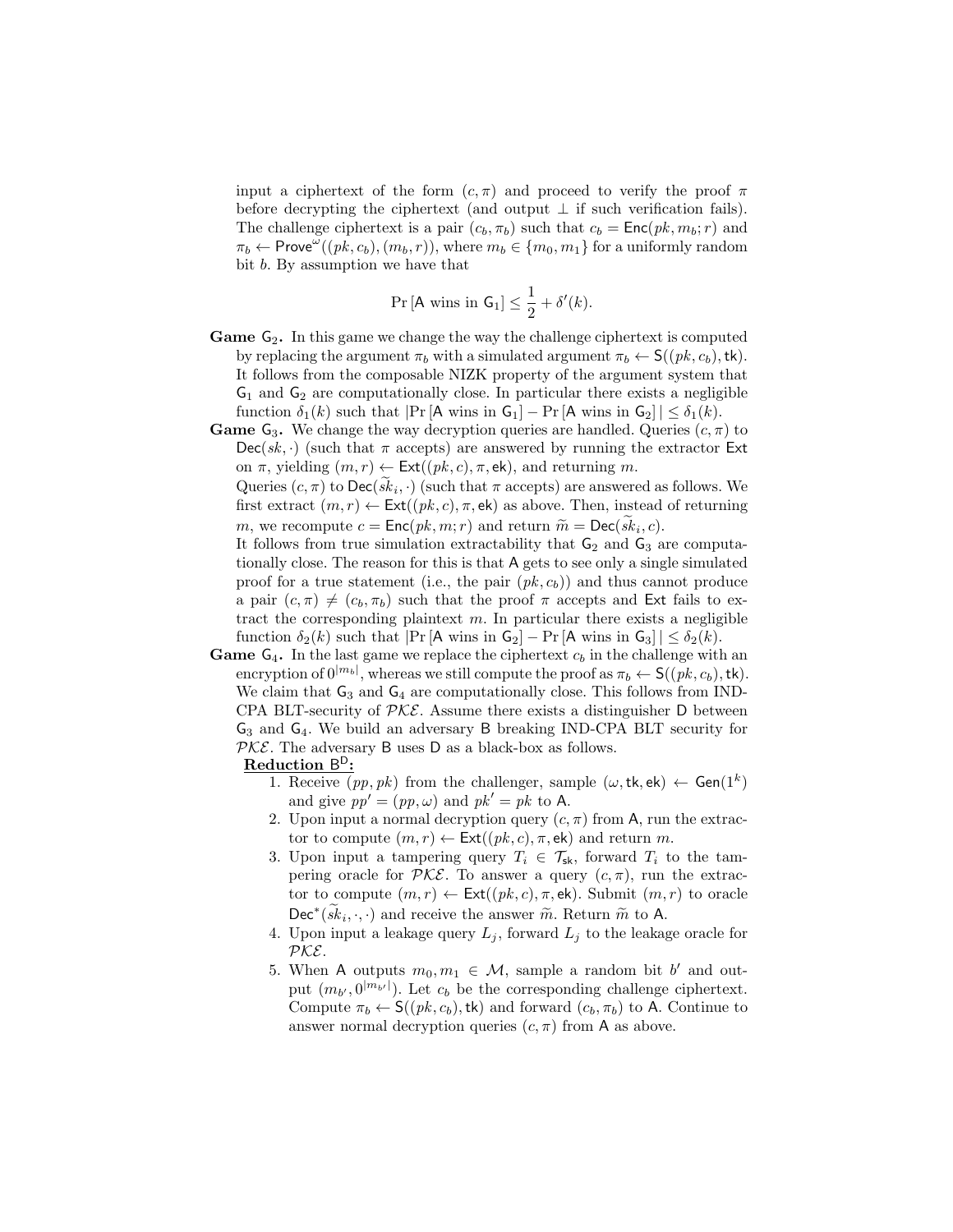6. Output whatever D does.

Notice that the reduction perfectly simulates the environment for A; in particular  $c_b$  is either the encryption of randomly chosen message among  $(m_0, m_1)$  (as in  $\mathsf{G}_3$ ) or an encryption of zero (as in  $\mathsf{G}_4$ ). Since  $\mathcal{PKE}$  is  $(\lambda, t, \delta)$ -BLT secure, it must be  $|\Pr[\text{A wins in } \mathsf{G}_3] - \Pr[\text{A wins in } \mathsf{G}_4]| \leq \delta(k).$ 

As clearly Pr  $[A \text{ wins in } G_4] = 0$ , we have obtained

$$
\delta' = |\Pr[A \text{ wins in } G_1] - \Pr[A \text{ wins in } G_4]|
$$
  
\n
$$
\leq |\Pr[A \text{ wins in } G_1] - \Pr[A \text{ wins in } G_2]| + |\Pr[A \text{ wins in } G_2]|
$$
  
\n
$$
- \Pr[A \text{ wins in } G_3]| + |\Pr[A \text{ wins in } G_3] - \Pr[A \text{ wins in } G_4]|
$$
  
\n
$$
\leq \delta_1(k) + \delta_2(k) + \delta(k) = \delta(k) + \text{negl}(k).
$$

This concludes the proof.

#### 4.3 Instantiation from BHHO

We show that the variant of the encryption scheme introduced by Boneh et al. [12] used in [33] is IND-CPA BLT-secure. The proof relies on the observation that one can simulate polynomially many decryption queries for a given tampered key by only leaking a bounded amount of information from the secret key. Hence, security follows from leakage resilience. The formal description of the scheme and the proof can be found in the full version [17].

# 5 Updating the Key in the  $i$ Floppy Model

We complement the results from the previous two sections by showing how to obtain security against an unbounded number of tampering queries in the floppy model of [3,2]. Recall that in this model we assume the existence of an external tamper-free and leakage-free storage (the floppy), which is needed to refresh the secret key on the tamperable device. An important difference between the floppy model considered in this paper and the model of [2] is that in our case the floppy can contain "user-specific" information, whereas in [2] it contains a unique master key which in principle could be equal for all users. To stress this difference, we refer to our model as the *iFloppy* model.

Clearly, the assumption of a unique master key makes production easier but it is also a single point of failure in the system since in case the content of the floppy is published (e.g., by a malicious user) the entire system needs to be re-initialized.<sup>6</sup> A solution for this is to assume that each floppy contains a different master key as is the case in the iFloppy model, resulting in a trade-off between security and production cost. Due to space restrictions, we defer the formal definitions and proofs to the full version [17].

<sup>6</sup> We note that in the schemes of [2] making the content of the floppy public does not constitute a total breach of security; however the security proof completely breaks down, leaving no security guarantee for the schemes at hand.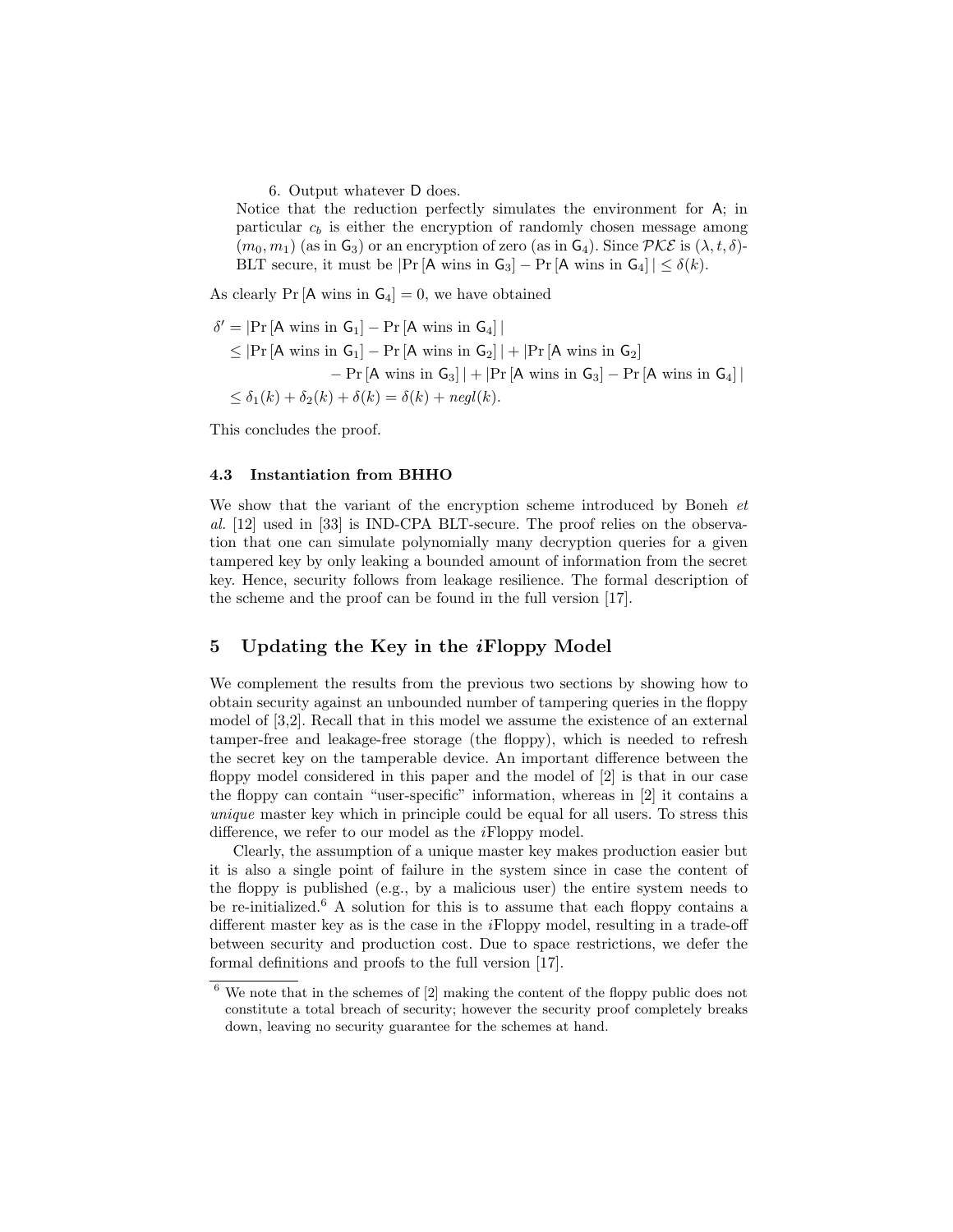# Acknowledgments

Ivan Damgård and Daniele Venturi acknowledge support from the Danish National Research Foundation, the National Science Foundation of China (under the grant 61061130540), the Danish Council for Independent Research (under the DFF Starting Grant 10-081612) and also from the CFEM research center within which part of this work was performed. Sebastian Faust was partially funded by the above grants. Pratyay Mukherjee's work at Aarhus University was supported by the above grants and a European Research Commission Starting Grant (no. 279447). Part of this work was done while this author was at the University of Warsaw and was supported by the WELCOME/2010-4/2 grant founded within the framework of the EU Innovative Economy Operational Programme.

# References

- 1. Divesh Aggarwal, Yevgeniy Dodis, and Shachar Lovett. Non-malleable codes from additive combinatorics. IACR Cryptology ePrint Archive, 2013:201, 2013.
- 2. Shweta Agrawal, Yevgeniy Dodis, Vinod Vaikuntanathan, and Daniel Wichs. On continual leakage of discrete log representations. IACR Cryptology ePrint Archive, 2012:367, 2012.
- 3. Joël Alwen, Yevgeniy Dodis, and Daniel Wichs. Leakage-resilient public-key cryptography in the bounded-retrieval model. In CRYPTO, pages 36–54, 2009.
- 4. Ross Anderson and Markus Kuhn. Tamper resistance: a cautionary note. In WOEC'96: Proceedings of the 2nd conference on Proceedings of the Second USENIX Workshop on Electronic Commerce, pages 1–1, Berkeley, CA, USA, 1996. USENIX Association.
- 5. Benny Applebaum, Danny Harnik, and Yuval Ishai. Semantic security under related-key attacks and applications. In ICS, pages 45–60, 2011.
- 6. Mihir Bellare and David Cash. Pseudorandom functions and permutations provably secure against related-key attacks. In CRYPTO, pages 666–684, 2010.
- 7. Mihir Bellare, David Cash, and Rachel Miller. Cryptography secure against relatedkey attacks and tampering. In ASIACRYPT, pages 486–503, 2011.
- 8. Mihir Bellare and Tadayoshi Kohno. A theoretical treatment of related-key attacks: RKA-PRPs, RKA-PRFs, and applications. In EUROCRYPT, pages 491–506, 2003.
- 9. Mihir Bellare, Kenneth G. Paterson, and Susan Thomson. RKA security beyond the linear barrier: IBE, encryption and signatures. In ASIACRYPT, pages 331–348, 2012.
- 10. Rishiraj Bhattacharyya and Arnab Roy. Secure message authentication against related key attack. In FSE, 2013.
- 11. Dan Boneh, Richard A. DeMillo, and Richard J. Lipton. On the importance of eliminating errors in cryptographic computations. J. Cryptology, 14(2):101–119, 2001.
- 12. Dan Boneh, Shai Halevi, Michael Hamburg, and Rafail Ostrovsky. Circular-secure encryption from decision diffie-hellman. In CRYPTO, pages 108–125, 2008.
- 13. Seung Geol Choi, Aggelos Kiayias, and Tal Malkin. Bitr: Built-in tamper resilience. In ASIACRYPT, pages 740–758, 2011.
- 14. Ronald Cramer. Modular Design of Secure yet Practical Cryptographic Protocols. PhD thesis, University of Amsterdam, November 1996.